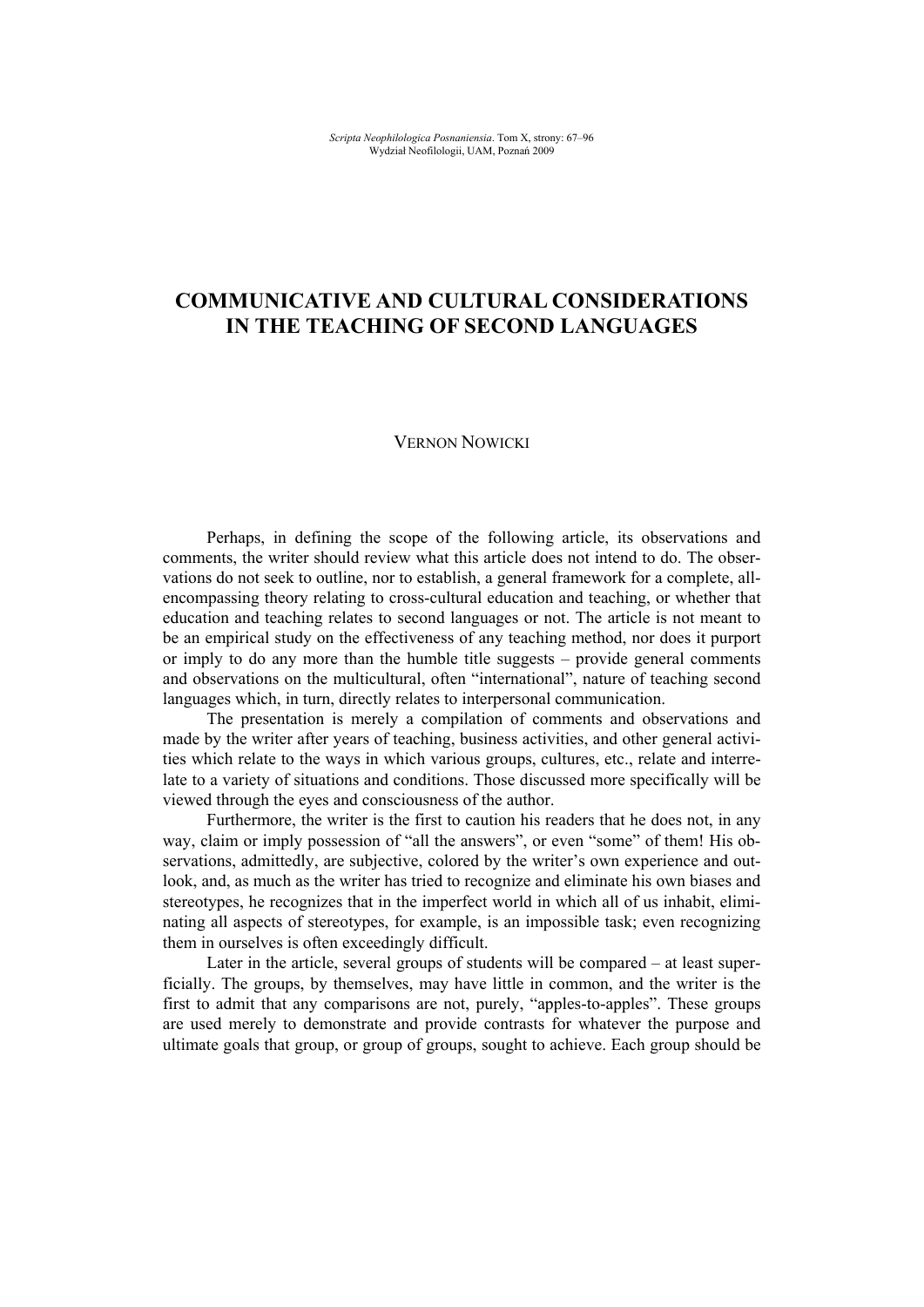approached on its individual basis, based on its individual yet collective needs. Admittedly, a few of the groups are within the writer's own "cultural setting" and experience. However, the author hopes to suggest that the success a teacher will have depends to a large extent on the preparation and attitude that teacher brings with him into the classroom, before the first class even begins. This does not change from cultural setting to cultural setting.

Of course, the character, personality, etc., of the teacher himself plays a critical role in the process as well. No teacher can separate or isolate himself from this, but he can and should recognize these traits, good and/or bad, in himself and use or correct them to be more effective and, especially, a better communicator, verbally or nonverbally.

Again, the following are observations, simply put, though the writer admits that they easily can be subtle suggestions of points a particular teacher may want to consider, which not only could make the teacher and his teaching process more effective, but could make teaching and interaction with students, even students of other cultures, not only more educational, but much more enjoyable too – for both "sides"! As indicated above, the writer in no way wants to suggest any expertise in this area; he would be interested and grateful to hear details of others' experiences along these lines, both inside and outside the classroom, or suggestions for additional criteria to be employed. Perhaps, by sharing our ideas, views and experiences, the teaching community will be a step closer to a "grand synthesis" in this area of endeavor. The author, therefore, hopes the article will stimulate more thought, examination, and meaningful discussion.

### **The Writer's Background**

The writer's background and experience straddles two broad professional fields, business and higher education. His business background consists mainly of a large company background in the fields of marketing, management and territorial management, sales [the ultimate test and use of communication and teaching!], advertising, and corporate "trouble-shooting" and problem-solving, usually of an interpersonal nature, often relating to interpersonal or inter-organizational problems. The author has (and continues to be) also engaged in extensive business consulting activities as well, both within his culture (America) as well as outside it (China).

A adjunct of these responsibilities involved extensive activity in employee training, teaching and development in all the above-mentioned fields. The writer will agree that "culture" at the corporate level does indeed exist and is probably growing, but for the purposes of this article, will try to exclude references and consideration of it. At some point in the near future, an interesting article or dissertation hopefully might appear, comparing and contrasting the two "cultures" and belief systems.

The author's "other" career lies in higher formalized education, usually as a teacher on the college and university level. While the writer's own "specialty" is history (particularly Central and Eastern European History), interest and events gradually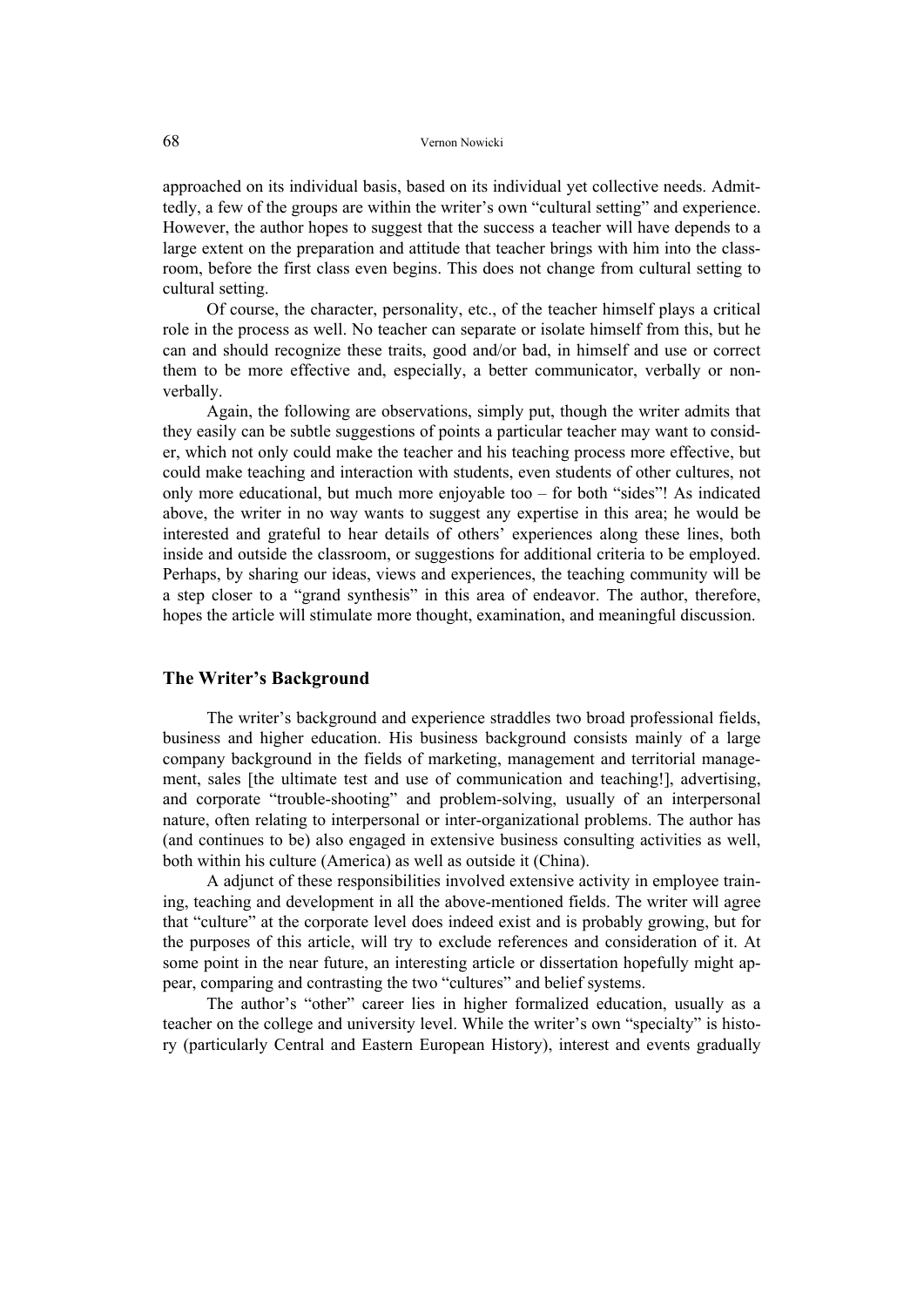brought the writer into the realm language study and linguistics, teaching English as a second language and, later, various facets of business English.

The author's emphasis in teaching various topics of English as a second language usually focused upon teaching advanced students and students already having reached at least an "intermediate" level of English, at least to some degree. In that context, he quickly realized that such courses as the traditional "conversation", "writing", "listening", really bore no relationship at all to any "real world" students already saw, and as such, were simply more "buzz words". In order to make progress, significant "alterations" needed to be made!

As such, conversation classes were quickly structured to be classes in speech, public speaking, presentations, interviews, arguing one's point of view (or "product"), etc. Simple conversation practice, per say, simply had lost its meaning and the interest of almost every student. Interestingly enough, this phenomenon seemed to be visible across cultures.

Likewise, "writing" or "advanced writing" needed to be focused on the practical in order to meet with acceptable results and progress. Foremost within this sphere, students' skills of description, explanation, and argument needed to be established and encouraged, and as a basis of that, assignments and discussions needed to center on the nature and practice of "clear thinking", particularly abstract thinking, and problem solving. Assignments, etc., could be aimed in many various directions and subjects, but the teacher tried to incorporate them, at least in general, along the general lines of the class' professional interests and goals, though not exclusively so. Results and progress proved to be better and faster, and students' interest and participation (hence learning) piqued and progressed rapidly.

The traditional "listening" likewise meant little, since students often did not have much real, practical listening experience, or had listened to audio tapes so often that they had the content virtually memorized. In some situations, the school involved only possessed a limited amount of listening material and under heavy budgetary constraints, those situations were unlikely to change or improve in the foreseeable future. The traditional approach was almost immediately jettisoned for a much more practical and "active" approach to the problems and experience of "listening". A few minutes of formal or subtle phonetics practice was covered in each class, and activities, assignments and effectiveness were targeted toward the goal of enunciating property. The teacher has noticed that often the problem with many students is that: (a) they do not speak clearly, (b) they do not speak loudly, to any degree. Granted, 50% of this (as well as "problems" in "Conversation" and "Writing") was probably simply the result of nervousness, especially with a native-speaking teacher, but as the teacher was able to create a relaxed (though not chaotic!) learning environment in the classroom, noticeable improvement quickly became apparent and, as students relaxed and gained selfconfidence, progress accelerated even more.

Although the writer does not wish to descend to a battlefield of definitions and petty points to be parsed and quibbled about throughout the article, or as a result of it, one of the few definitions he wishes to suggest as a general working guideline is a de-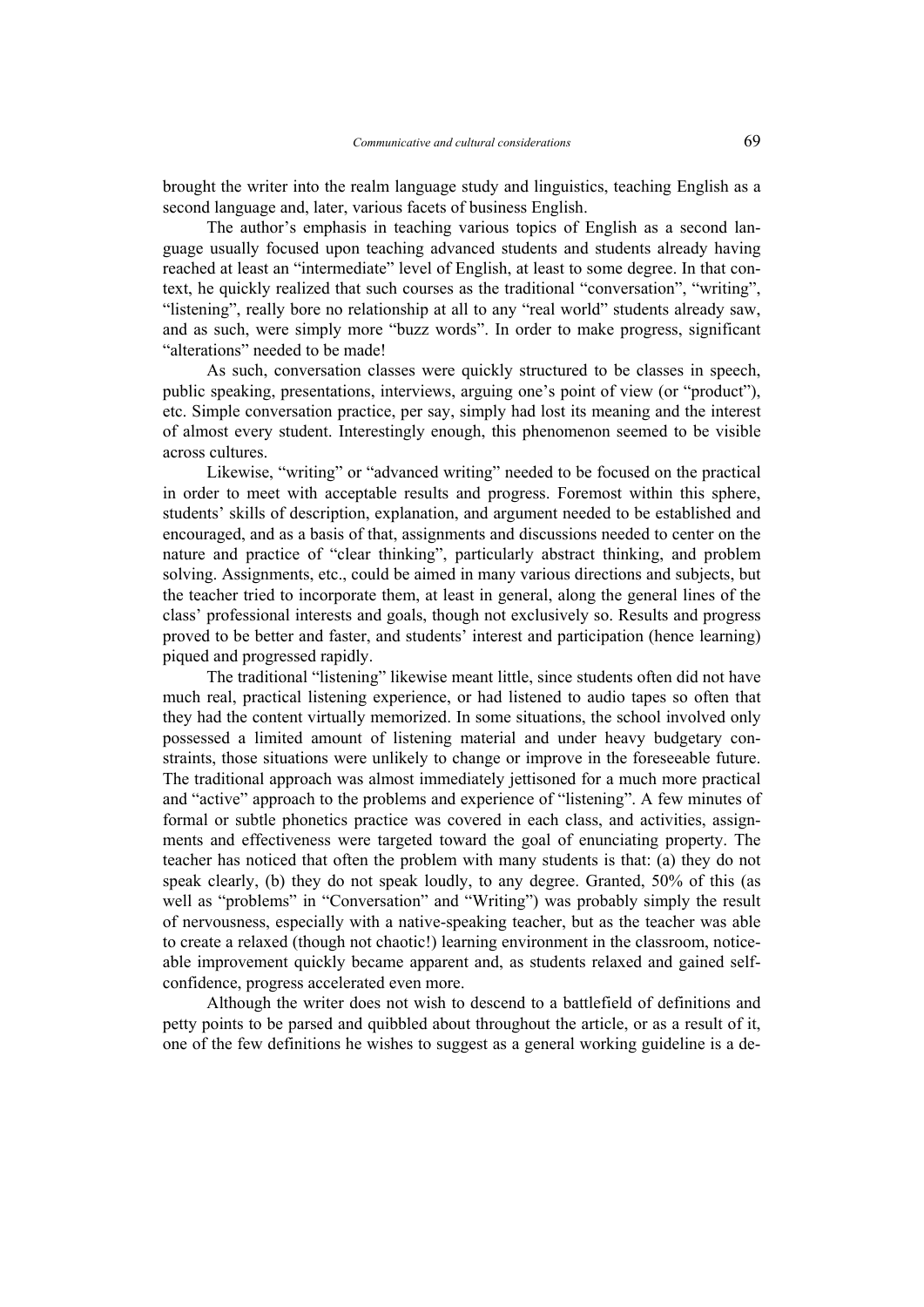#### 70 Vernon Nowicki

finition of *communication* – "the imparting of knowledge/information to another."<sup>1</sup> Communication, in other words, is the ability to communicate and "receive", or understand, communications, and is the foundation not only of teaching, business, etc., but virtually of all of human endeavor and interaction.

#### **"Group" (Class) Introductions**

 $\mathcal{L}=\mathcal{L}^{\mathcal{L}}$  , where  $\mathcal{L}^{\mathcal{L}}$  , we have the set of the set of the set of the set of the set of the set of the set of the set of the set of the set of the set of the set of the set of the set of the set of

As indicated above, the groups to be very broadly commented on are not necessarily "apples to apples", but comparisons to a limited degree will still be interesting, particularly if the reader remembers a few details about each class grouping.

The first group, "**ASH**", represents several of the writer's early groups of history students in America, all undergraduates, most in their first and second years. Perhaps most interesting about this group of student relates to a problem teachers at Universities in America encountered at that time with first and second year students particularly, that is the poor overall quality English, particularly written, grammar, and thinking skills, after having been graduated from secondary school and having entered the university environment. Although many positive changes have been made in succeeding years (though not totally eliminating the problem!), the issue at that time was quickly reaching an educational crisis. The History Departments with which I was associated at that time as a graduate assistant and teaching associate (University of Missouri, University of Kansas) rightly insisted on maintaining the highest quality standard possible, but on a practical level, that meant anyone teaching these groups still faced the problem. Many (at both universities) decided that before the commencement and introduction of any historical learning or thinking, a week or two was needed to teach first and second year students correct English! While this strategy was not too popular with students, progress was made and improvements could be seen in their subsequent classes and careers.<sup>2</sup>

The second group, "**ABS**", represents various classes the author taught within the business environment, usually within companies. These students were full-time company employees, very highly motivated, but were also parents, etc, so courses here had to be structured differently, often with little actual homework and within the structure of much greater time restraints on both teacher and student. Often, flexibility has to be realized due to a particularly large workload that week, etc. However, the classes were on company time and covered such business topics as communication (general and specific themes), risk and time management, essentials of underwriting, basics of management and territorial management, customer/client relations, professional writing, etc. Usually the subject matter related to issues the student was encountering daily, even hourly, in his professional position.

<sup>&</sup>lt;sup>1</sup> Webster's Encyclopedic Unabridged Dictionary of the English Language. New York: Portland House, 1989, p. 298. 2

<sup>&</sup>lt;sup>2</sup> At all American Universities today, entering students are required to pass a year course in English in their first year. Furthermore, at many universities, a student can be required to repeat that year at any time when a professor deems that the student is deficient in English skills (grammar, writing, style, etc.).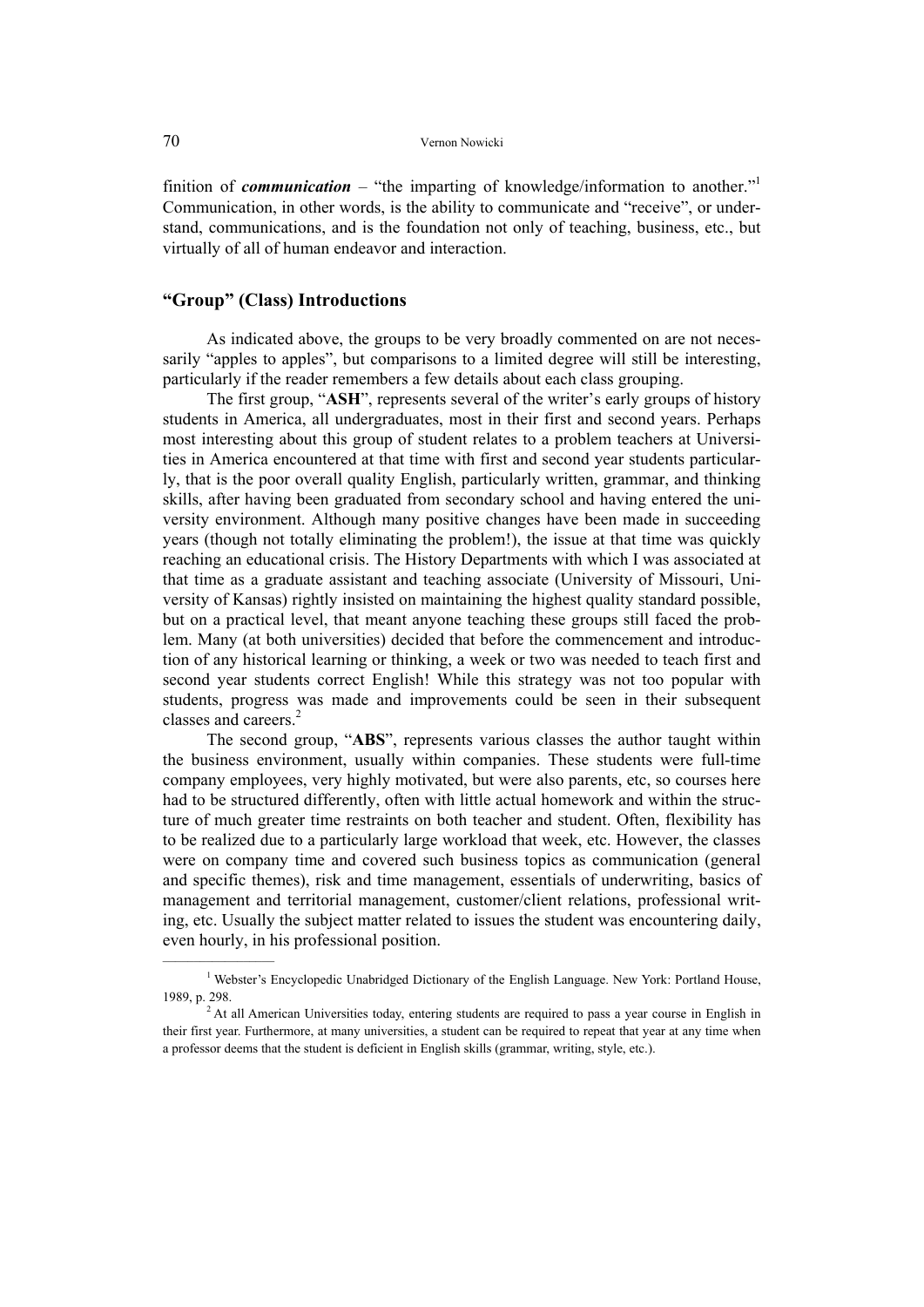Perhaps the "**AI**" group was the most varied and cross cultural of all groups the author has ever taught. These were mainly new immigrants to America, with very different individual skills and degree of incorporation or association with their new culture, or with each other's. All knew "basic" English (at least to a certain extent), but still had problems not only with language, but dealing with the English-speaking environment in which they now found themselves, as well as in encountering and learning a "foreign" culture and its impact and influence. With few exceptions, these students tended to be somewhat older, often already employed, matured by the process and experience of emigration and immigration; part of the incentive for the class was learning enough to be able to apply for eventual citizenship. A fast pace in the learning process was also important to them, which seemed to increase frustration levels when errors were made. Students in these classes ranged from Southeast Asians, to Latin Americans, to Africans, to Eastern Europeans and Russians, and increasingly to refugees from the Middle East and Central Asia, etc. Perhaps in this class represented the "purest" direct encounters with cultural differences and traditions, but as the class progressed, students were also anxious to learn from and about each other, which made the class exceedingly rich as a learning experience.

"**PSL**" students were Polish students at the Foreign Language Teacher's College in Leszno. Likewise, these classes represent an interesting group in that the various groups of undergraduates, in each undergraduate year, were already accomplished students of English in the process of being educated and trained to be teachers of English themselves. As a result, all of them knew English (and other languages) very well before the first class even started. The goal, therefore, was to polish and perfect their skills; almost all of these students were "native speaker" quality speakers of English from the beginning.

**"CSX"** students represent the teacher's various classes of students, mainly at Xi'an University of Science and Technology, in Xi'an, Shaanxi, China. The bulk of the classes were graduate students, most Master's Students (8 classes), though two classes were Doctoral Students as well. Also included were 4 classes of seniors, finishing their studies and majoring in English and (mainly) American literature. Quality here was very mixed, although the students' background were better than they thought themselves. Although there has been much criticism in China about the quality of language teaching in secondary schools, the level seemed to be higher than the Chinese realized. (e.g. The writer never heard even one of these students ever make an error with "the" or "a"). Overall, the quality of these students was quite high, many being on fullscholarship, and most already teaching classes in their own technical fields at the University or "loaned" to other universities in the area for that purpose. As a result, one of the additional challenges here, especially in the teaching and classes for doctoral students, was to be fairly flexible because often class times had to be changed slightly to accommodate the majority of schedules. In some instances (doctoral students), sometime classes were "taught" via email, since some of the students had to remain at the site of their research (e.g. Chinese oil fields, coal mines, etc.).<sup>3</sup>

 $\mathcal{L}=\mathcal{L}^{\mathcal{L}}$  , where  $\mathcal{L}^{\mathcal{L}}$ 

 $3$  Another separate problem was the question of class size. With few exceptions, all classes numbered between 45–70 students, plus the few who simple "sat in". With the addition of other classes (with the teacher's consent), the writer found himself facing a minimum classroom teaching load of 47–48 hours per week!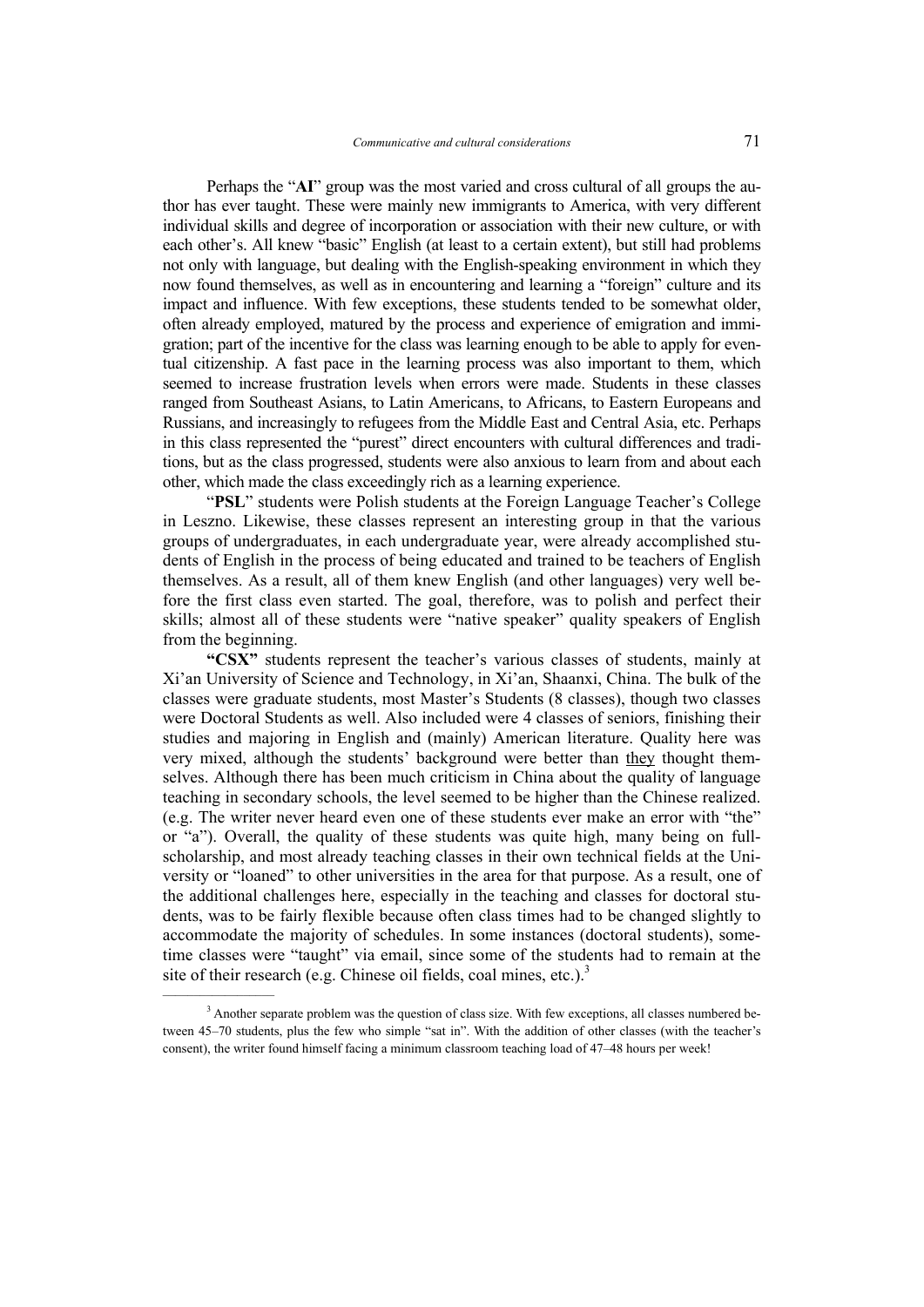#### 72 Vernon Nowicki

As the semester began, the teacher was asked by university officials whether I could offer a class for officials, deans, directors, etc., mainly in conversation. This experience also proved to be very enlightening and educational as many of the attendees had traveled and spent time in other countries and, as such, could make many observations on the subject of culture, societies, language, etc.

Lastly, "**PSG**" indicates students at Gdańsk Technical University in Gdańsk, Poland. As in China, these students were all students of various technical faculties and, despite the general "advanced" and "intermediate" levels, there was a fair degree of differentiation within each class, although, generally, the students had a fairly good knowledge, though were terribly lacking in their confidence to use a second language and, overall, in their general abilities themselves, which crossed departmental lines. In general, these students were "intense", though not necessarily the hardest working of all prior students I've had, but greatly handicapped by learning via the traditional European emphasis on memorization, and long and pointless assignments of "busy work," and needlessly super long class schedules daily. While the Foreign Language Institute there is quite dynamic (with excellent, very talented, qualified and caring teachers!), the department was also limited in effectiveness by often short-sighted policies by other departments, faculties, and the University administration in general.

#### **General Components of "Educational" Communication**

The fundamental building blocks of effective communication in general, as well as educational communication (i.e. "teaching"), rest on dual foundations, the desire to communicate, and the ability to communicate. Simply put, little can be achieved or communicated without desiring or wanting to communicate. However, the desire to communicate, by itself, is useless without the ability to communicate, and such communication is always a two-way street, i.e. interaction between the "communicator" and the "communicatee".

As with many if not most qualities relating to the human experience, communication is imperfect, perhaps even haphazard. Although some mention of non-verbal communication will be made and alluded to in the course of the article, the focus here is mainly upon verbal communication relating to a second language, but without specific focus on the individual second language itself. Since the author taught English as a second language, his examples and thoughts necessarily follow from those experiences.

Perhaps the most essential point to consider before any preparation is made is that the teacher, like a good sales, marketing, or advertising person (which is really what the teacher is in the classroom), must know, as much as possible, the "audience" he will have. This point sounds unbelievably simple, yet it is rarely considered, extremely important and exceedingly difficult, particularly when teaching and/or preparing to teach students of another cultural background and heritage. One critical aspect, of which more will be said later, demands that the teacher learn as much as possible about that culture, country, social group, etc., even before either's arrival in the class-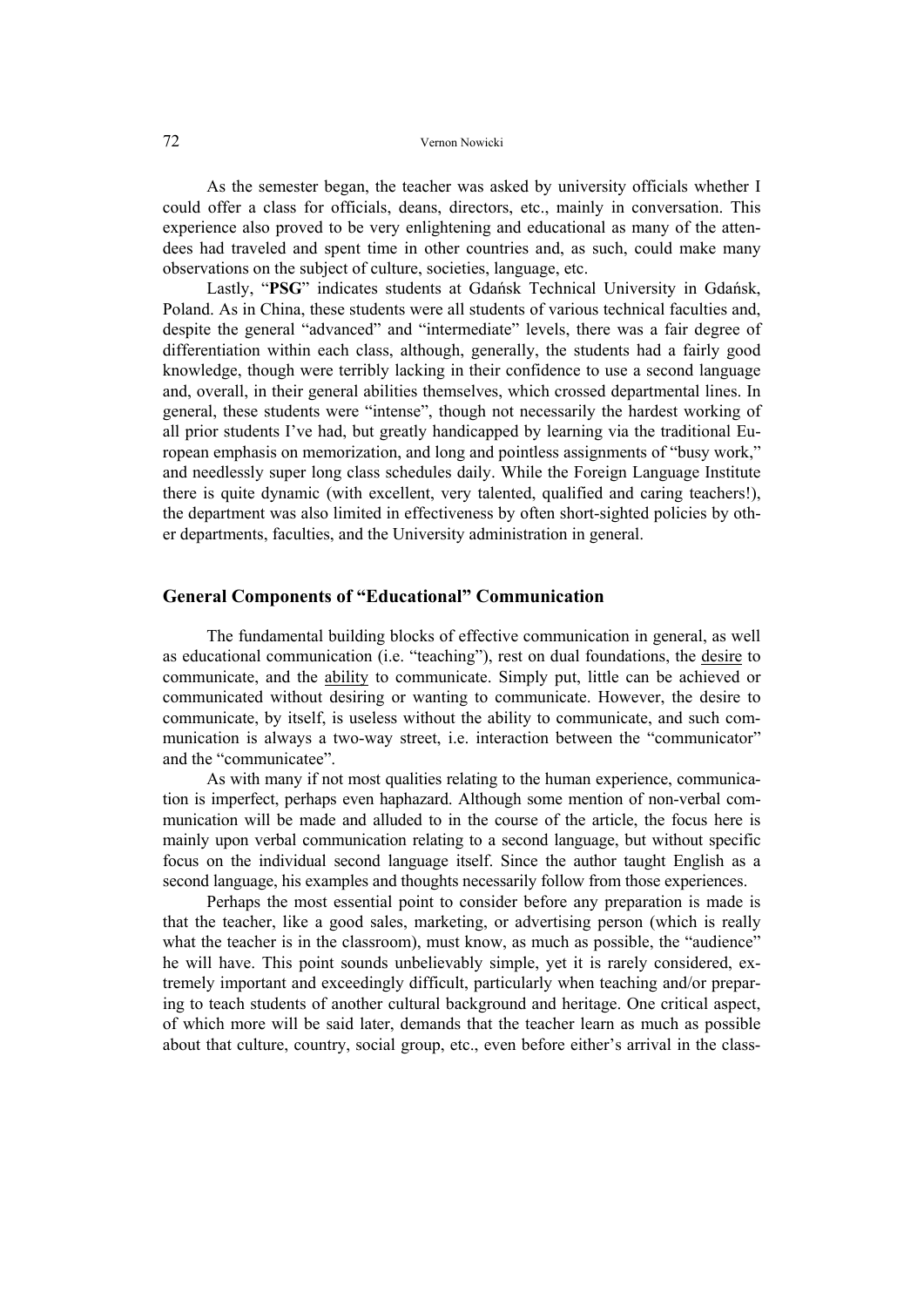room and interaction begins. Often, when the teacher is attempting this preparation, he himself is new or newly-arrived into that culture and going through the initial or intermediate symptoms of "cultural shock" himself. This is no time for the "faint-at-heart"!

Closely related with the commandment of knowing one's "audience", comes that of understanding one's audience. While this platitude may seem self-evident, it is also one of the most problematic, though not often recognized as such. In the process of meeting and discussing these theories and views with colleagues throughout the world, one of the most amazing facts apparent is that so few teachers of a second language actually, actually have learned a second language of their own, and/or have had so little background, knowledge or exposure to another culture, etc., even though they may have the prerequisite teaching "certificates". This writer has also noticed, with rare exception anywhere, a certain degree of frustration from students as a result. The transparency and distorted inference suggested by the various "professional" "certifications", etc., should also be considered at some point in this exegesis, but for same of brevity, the writer will jettison the notion for another time. Still, they are a major problematical obstacle in the equation.

The issue here, relating again to the teacher's "knowledge" of a second language, is not the actual fact that he "knows" a second language (although that is extremely valuable!), but that the teacher understands the process and pitfalls of learning it – the difficulty, confusion, contradictions, frustration, etc., inherent in any learning, but particularly frustrating in the learning of languages! To "learn" about them in a teaching class is laudable, but only those who have truly understood and felt these problems themselves, "in their souls", can truly appreciate them and, with that in mind, structure classes, exercises, etc., which ameliorate these fears and create a much more relaxed and conducive attitude toward learning – and ultimately accomplish the goals of both students and teachers in a much more non-stressed and relaxed manner.

The first of these obstacles, present especially in the beginning of the particular semester is often "learning intimidation". This, simply put, is the belief by virtually every student that, for example, his vocabulary is poor, conversational skills are non-existent, or that whatever the subject to be covered, that student's background is "lower than nonexistent". A certain percentage even entertain thoughts to transferring to another, lowerlevel class. (In the latter situation, this is a tough call for the teacher to make, especially to determined if the student may be correct, after only a minute-long discussion!).

Usually in these situations the writer has found that the student has a better vocabulary than he thinks (although it could still actually leave much to be desired), have better conversational skills than he realizes (after all, the student is talking to you about the problem!), etc. At this point (usually the first or second class), the teacher's most important goal is establishing an atmosphere in the classroom; the writer here means the need to establish, as quickly as possible, an atmosphere of confidence (i.e. fostering self-confidence in the students), encouragement, and self-respect, and, on that basis, the desire in the student to want to proceed and learn more as well as becoming a more active participant in the learning process. When teaching English as a second language, for example, in the first minutes of the first class, this teacher repeatedly tell his stu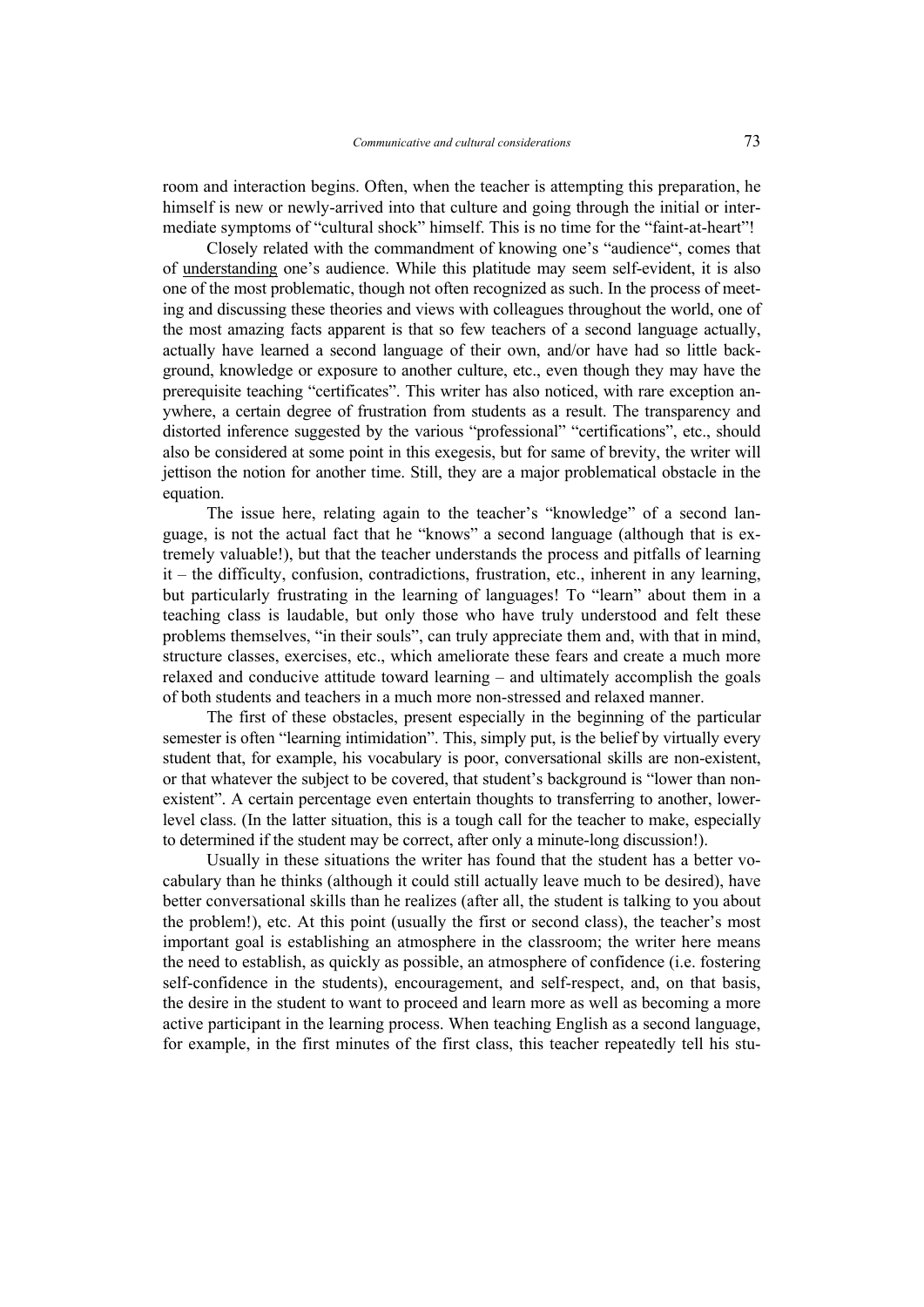dents that "I don't care if you make mistakes… making mistakes is the only way to learn another language… I still make many mistakes in my own language" etc. The primary goal in the first classes and assignments is mainly designed to overcome this "fear", while at the same time trying to instill and encourage self-confidence, trust, and self-respect, and to draw them into conversations or speaking situations (or writing situations), so quickly that they really don't have time to remember (and therefore reinforce) their belief that their conversational skills are poor.

If errors are made, this teacher tries not to focus on them individually ("overfocus"), unless they are major mistakes, or unless they are errors that all students are making frequently. He has found that a free-flowing discussion with participation, in a relaxed way, hopefully on some "fun" topics or subjects which students are deeply interested in is a much more valuable and confidence-instilling occurrence than destroying the atmosphere by focusing on negative points, such as errors, at that time.

As such, while the teacher must be aware of his vocabulary (often students will be hearing new words or news ways to express a thought), he must not shy away from this. Yet, he should always be certain that students understand the word and/or the construction or grammatical point used/made. However, at the same time, the teacher must be conscious of avoiding as much "slang" as possible, and while a few idioms in a class are okay, he should be careful not to speak mainly in slang and idioms. This phenomenon only confuses students more, is counterproductive, and detracts from students' hearing and encountering the English they should be learning and hearing.

Although very difficult, the teacher should physically slow down the pace of his native language speaking and speak more slowly (at least in opening weeks) and clearly, to provide more of an opportunity for his students to hear and understand what he is saying which, in turn, will then only heighten students' self-confidence in understanding the spoken language from a "native" or otherwise expert speaker. Coupled with this is the need to speak loudly, much more loudly than usual, and to enunciate clearly and distinctly! The immediate, corresponding challenge is then to encourage, even demand, that students do it too.

As previously mentioned, while the writer wishes to avoid a major discussion at this time about non-verbal communication, some mention of it must be made, particularly when discussing the important initial classes a teacher has with his new class. Again, the teacher should do his own homework as much as possible before his first venture into the classroom. The writer is convinced that, particularly in the critical opening classes, the tone the teacher establishes in the classroom is more important than anything he could say. In that sense, there is much truth to the contention that the most important means of communication is non-verbal communication. For example, approaching the classroom and new class with a certain degree of empathy, a sincere desire to teach and assist students, and the patience that good teaching requires, goes a long way in quickly establishing the relaxed and "open-minded" tone and atmosphere of the classroom. Students quickly "feel" these qualities and respond positively to them. They also note consciously, but probably mainly unconsciously, the reinforcing body language and gestures of the teacher.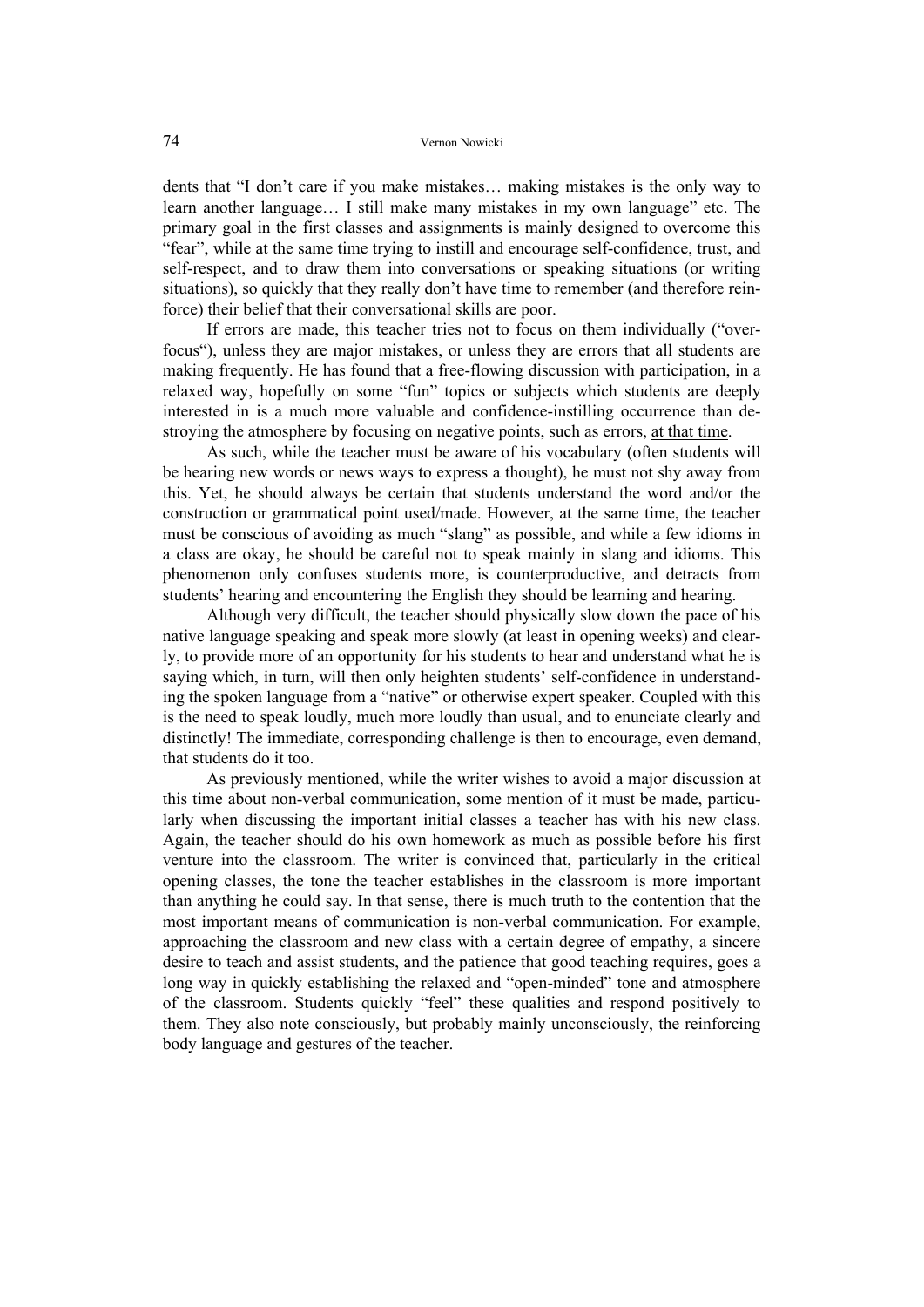A question where teachers often disagree is whether "controversial" topics should be introduced in class. Of course, the answer depends upon exactly what the specific topic is (e.g. the need to know the culture!), but this teacher has always found that those controversial subjects are usually very good topics to discuss, assuming the topic itself does not tend to intimidate any member of the class, or that the topic has not yet been "over used" (e.g. abortion). The only topic the writer tries to stay away from, unless students want to discuss it, is a topic relating directly to local political issues. He won't avoid it if the subject is raised, but has found over the years that such topics really serve little purpose, even in terms of writing or discussion… unless we make the whole complexion of the assignment is at least somewhat humorous  $-$  e.g. National politician "x" has been hired by your company to advertise its new product, toilet paper. What advertisements, etc., would be best, how should politician "x" be used as spokesman for the product, what should be say, etc., and why do you say that?)

Likewise, even if students do not agree with a stance or attitude taken by the teacher (cultural difference?), if the tone of the class has been successfully established, this can quickly become a major building block for discussion and learning. For example, usually early in the semester in my classes, we have a class in which we discuss or write about "ghosts" and "things that go bump in the night". Granted, within this general subject, there are many cultural differences and viewpoints of the subject! However, usually the majority of each class violently disagrees with the very idea, but the subject always generates a very vocal discussion, and a class where we all have a lot of fun with the topic. (So much so that, a number of times, classes have asked later in the semester to return to the subject.)

In such discussions, however, an interesting phenomenon seems to occur – students become so involved in discussing the controversial subject that, while speaking English, they frequently forget they are speaking English! As a result, the expression and communication in their second language is usually much better (they are more concerned with expressing themselves than they are worried about making errors), and the writer takes great delight at the end of class pointing out to them that, without realizing it and without worrying about speaking English, by simply trying to communicate with themselves (in their second language), their English was much better and relaxed. One can almost visibly appreciate the growth of self-confidence at that moment!

In conclusion, the main points to remember are for the teacher to remember and prepare classes, teaching materials, etc., to be simple and clear – simplify and condense, simplify and condense! Avoid as many negatives as possible and gear everything in the teaching environment to be relaxed and non-threatening. No error is fatal!

# **The Teacher: "The Basics" Of Cultural/Cross Cultural Communication**

As mentioned earlier, much of the teacher's success in a cross cultural situation depends upon how well he himself is prepared to encounter that situation. He must begin preparing for his classes, particularly the background of the students, the culture,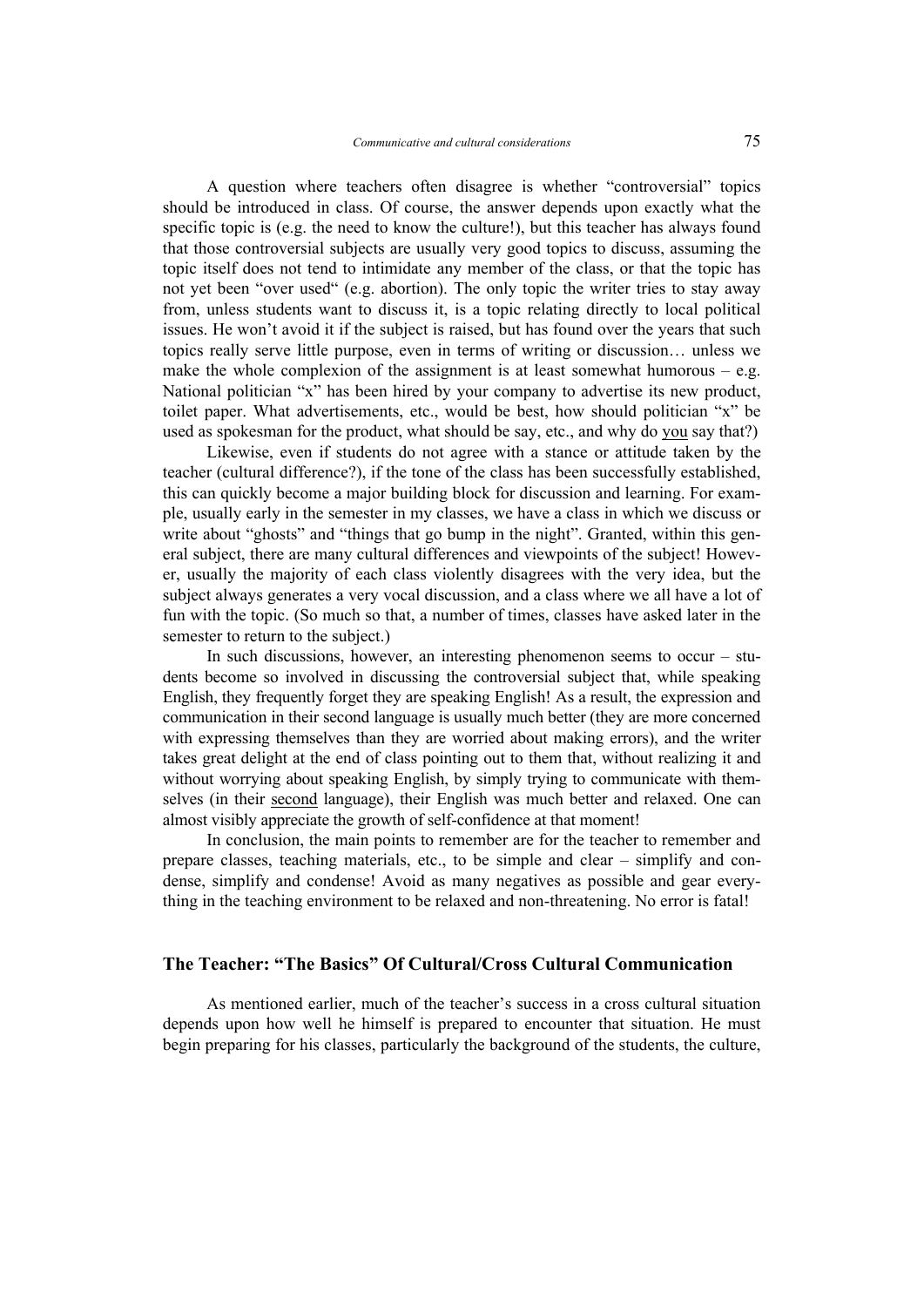etc., almost from the first moment he arrives upon the scene. However, if this represents the "beginning" of his efforts, he is already too late!

The actual first step in the process begins years, even decades, earlier, both liminally and/or subliminally. Of primary importance is for a teacher to Know himself and whom he is, as well as his own culture, first! With that, he needs to recognize his own culture "in himself", influencing him. Because any teacher is "inside" his own culture, recognizing its detailed, often subtle, effects upon himself often is exceedingly difficult, yet he, like everyone, is a product of it. Separating ourselves from it is impossible, nor should we, but other cultures should be recognized and respected as well, learned from, valued and appreciated, for their own sakes, in their own terms.

Another consideration, perhaps formed years earlier, involves the teacher's answer to the question of whether or not he truly and genuinely likes people and is comfortable with them. One would surmise that for anyone in the teaching profession, the response to this observation would be readily apparent, but sometimes it is not! Students and others often tend to see our "comfort level" here much sooner than we do, and often the conclusion goes a long way toward determining teaching and learning efficacy.

As a result, within the above "preparatory" framework, "culture shock" is one of the first phenomena the teacher usually encounters, either in another country, or, to a lesser degree, in his own country when teaching groups representing other cultures. Often, students or neighbors will recognize culture shock within us before the teacher does, as well as some of its frustrations he may be feeling. However, culture shock need not be feared – but embraced! It is a natural phenomena and the first step toward understanding and living in another culture.

Although increasingly less so today, the manner of dress is also indicative of culture and cultural distinctions. Now the variation in clothing, colors, etc., are far more standardized and common throughout most countries and peoples of the world than ever before. A generation ago, for example, teachers were expected to dress much more formally than today. In some cultures (e.g. Japan), such means of dress are still expected. In other cultures, dressing casually, even by professors and professionals, is acceptable everywhere (e.g. China, America).

However, this is not to say that some degree of caution need not be taken. Sometime even colors can denote a certain meaning in a particular culture. In China, for example, white is often considered to be a color of mourning, yet white wedding dresses are worn by virtually all young Chinese brides. In Poland, an odd number of flowers are always given to, for example, a hostess – never an even number.

The question of eye contact, too, particularly direct eye contact, also varies from culture to culture. Although, this seems to be lessening, it is still important to consider and respect local customs when, for example, encountering people along the street, meeting University officials, etc. Today, it usually does not apply so much between students and teachers, though there are occasions and classes where this custom still exists. While the foreign teacher usually will be forgiven for breeching custom, he should also realize that if a particular students avoid direct gaze, there could be a cultural answer to the matter, even, perhaps, a sign of respect.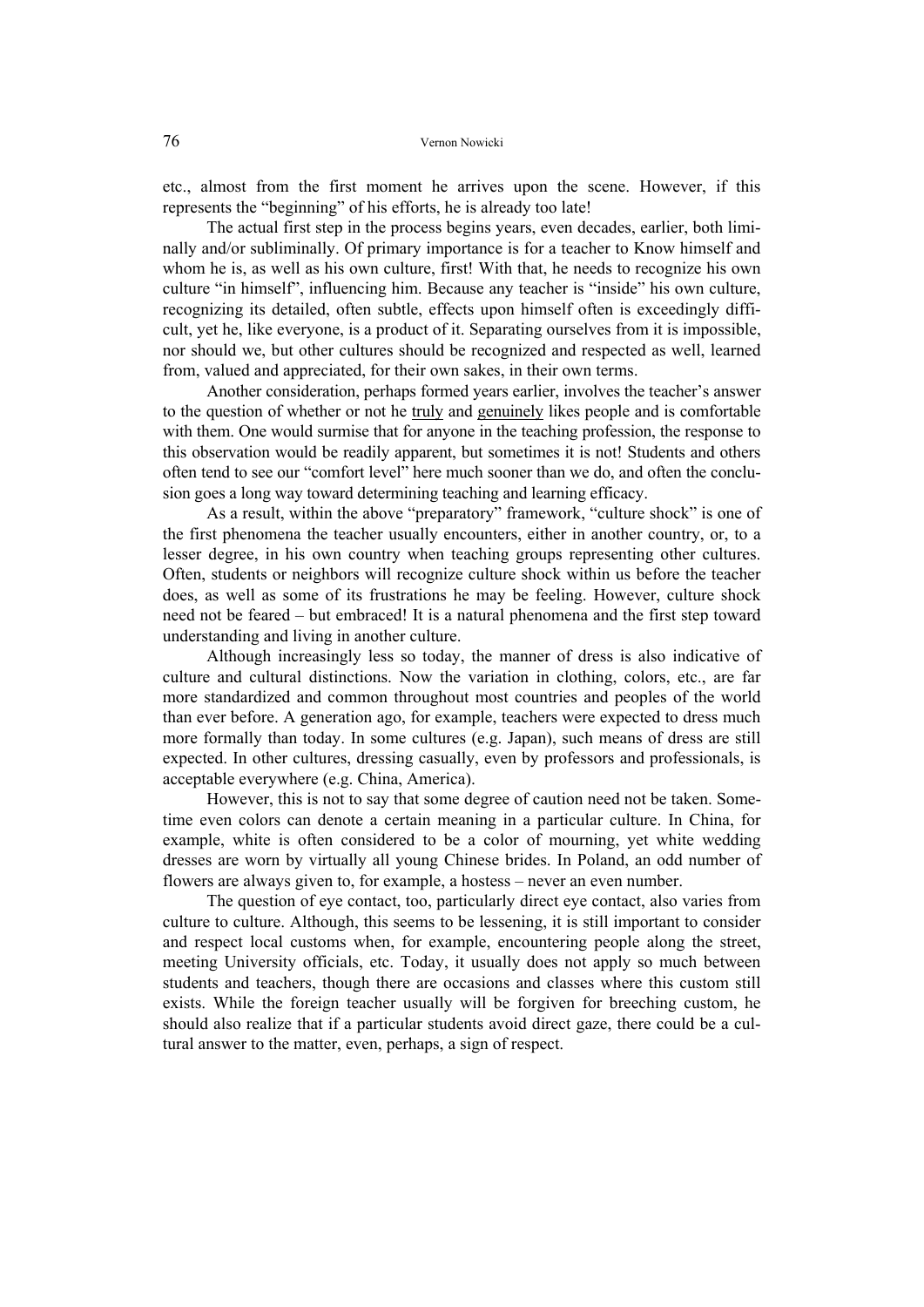On the other hand, certain non-verbal actions transcend cultural barriers. First and foremost is the smile! While some cultures are more enthusiastic about shaking hands than others, the act of shaking hands is usually seen as a friendly and positive action in most cultures, so it is a very good way, especially in the beginning, of breaking or lowering subtle cultural barriers and reserve. Displaying open hands is also a non-verbal form of communication accepted and recognized almost everywhere.

### **Close Encounters of the Pre-Classroom Kind**

These considerations reflect areas or topics which the teacher also needs to know about as soon as possible after arrival, and should be a consideration when the teacher is deciding whether or not to accept his teaching position. While they are similar in different countries and across many cultural lines, they often have their own subtle differences or reflect variations in ways of thinking. Ideally, their existence need not be a large problem for the teacher; in the worse instance, their misinterpretation and implementation can make his life a living hell – and as a result, the teaching experience as well. The best instance will not only make the teacher's experience in the position a tremendously positive one, but will greatly enhance and contribute to his teaching results.

**Outside Support.** In other words, outside of the department of the second language, how much does the University, especially its specific departments, support language acquisition and knowledge? While on a general, superficial level, most if not all will voice "total" support, but in sometime in the narrower scope, that is rarely the case. This was a particularly severe problem in China, but also a problem with some faculties in Gdansk too. The author's individual observations:

ASH – good support generally, though on occasion support could have been better.

ASB – excellent support, assistance, etc, upon request, whenever needed. Companies felt additional learning was (and is!) a priority, though there were occasional budget limitations.

AI – generally good, although budget crunching measures limited the best results possible. The degree of support often was underwritten by governments (local, State, and, to some degree, federal), so at times resultant effects were apparent, though usually not severely so, despite rising bureaucracy in some cases.

PSL – very good. Considering the school was quite limited in space and by financial appropriations, the College's priorities seemed always to be in the right place and was able to be very effective and supportative with what it had and offered.

CSX – generally, overall, fair-to-good. Support from the foreign language college as well as the International Peace and Friendship Institute was super excellent. Too bad some of the other departments and faculties were more considered with their own interests. Often the severest limitations were endemic  $-$  e.g. no heat whatsoever and broken windows during the window in many buildings.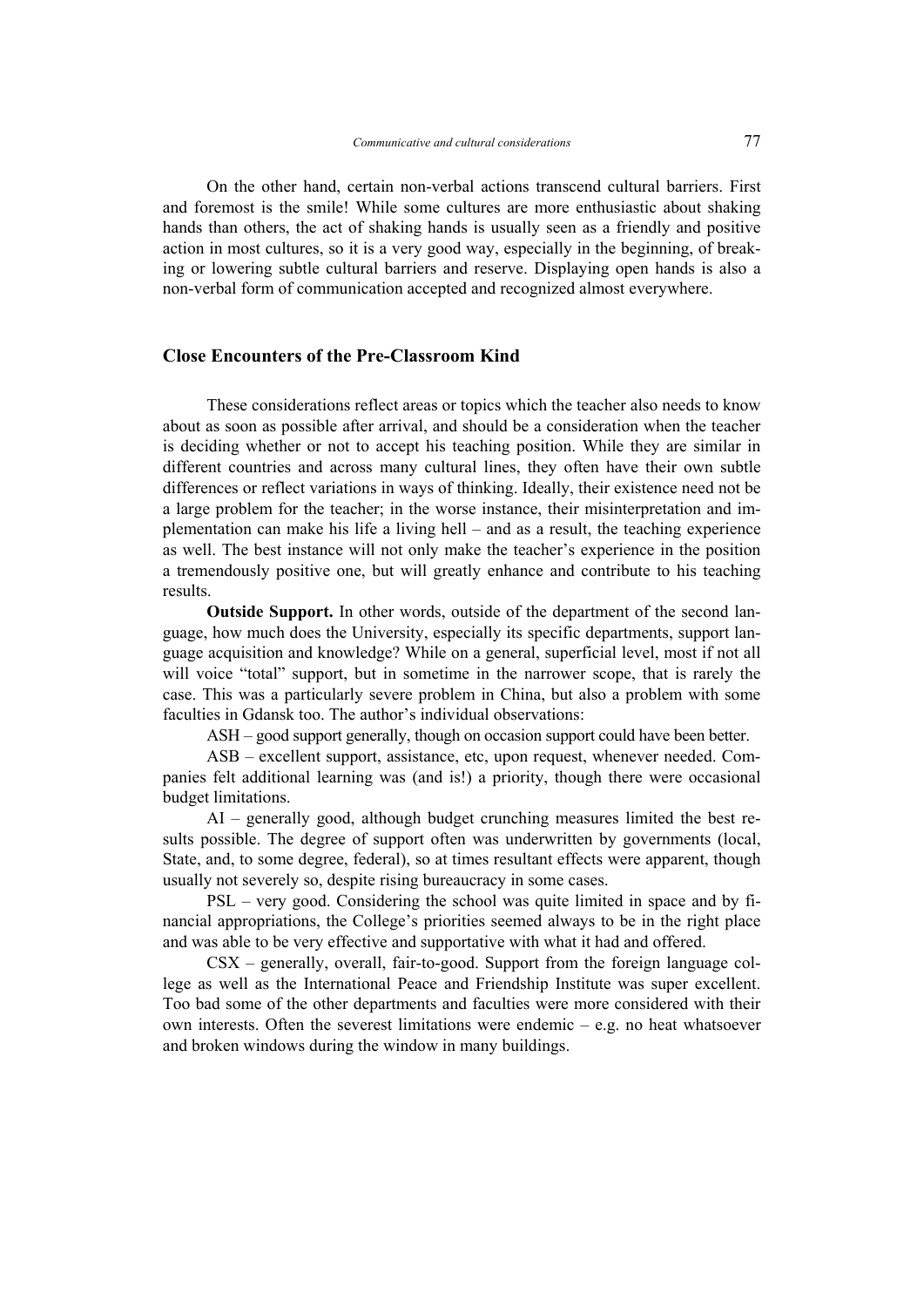PSG – Generally, pretty good, particularly from the Foreign Language Institute, perhaps one of the finest I've worked with. Some faculties (e.g. Mathematics, Physics, Business) were also quite supportive, but others were not.

**The Facilities Themselves**. No facilities are the same, anywhere in the world, nor will they ever be complete enough to satisfy everyone, but they usually are not even expected to be 100% "state of the art" facilities, but some basic features should be present – availability (to teachers) of copy machines (which work!!!), at least a halfdozen PC's for teachers (1 or 2 is not enough!!), a workable library (for students) and a reference library (for teachers). Moreover, are the facilities kept clean? Operating? Heated (in winter!)? Functioning restrooms nearby? Etc. Teachers should not have to pay for teaching materials out of their own pocket, but most teachers pay a large amount of out-of-pocket expenses for teaching aids, materials, etc.

ASH – Excellent

ASB – Very, very good

AI – Very, very good

PSL – Good to very good, few problems.

CSX – Depends – some buildings were terrible, others good, though nothing on a level to encourage learning. Copying, etc., facilities very good. University was usually open to purchasing the larger teaching aids (e.g. transparency machines).

PSG – Pretty good, though PC's were not easy for teachers to use, and copying any teaching materials, etc., usually was next to impossible. If and when a PC could be used for any length of time for classroom preparation, lessons, etc., only rarely did printers have ink. Operating hours of some university facilities, libraries, etc., need to become much more realistic for an institution of higher learning.

**"Politics" Within the School and/or Department.** Like the "support" consideration, this is a critical criteria to assess before accepting a teaching position, and is extremely self-defeating for teacher and especially student in their quest for learning. However, realistically, any accurate evaluation can only be made when the teacher is on site.

ASH – Minimal, usually not a problem.

ASB – Rare.

AI – Some, usually "workable".

PSL – Minimal.

CSX – Some. They seemed to grow as the year went on, but little existed within the International Institute or Language Department themselves.

PSG – Fairly minimal overall, virtually none within the Language Institute.

**The Concept of "Time" –** Individual cultures often look differently upon the concept of "time", or more specifically, "punctuality".

ASH – Somewhat weak identification of "time". Punctuality was often a minor problem, though assignments were usually submitted on time.

ASB – Punctuality was rarely a problem. Rarely any tardiness, nor any waste of time. Assignments completed on time.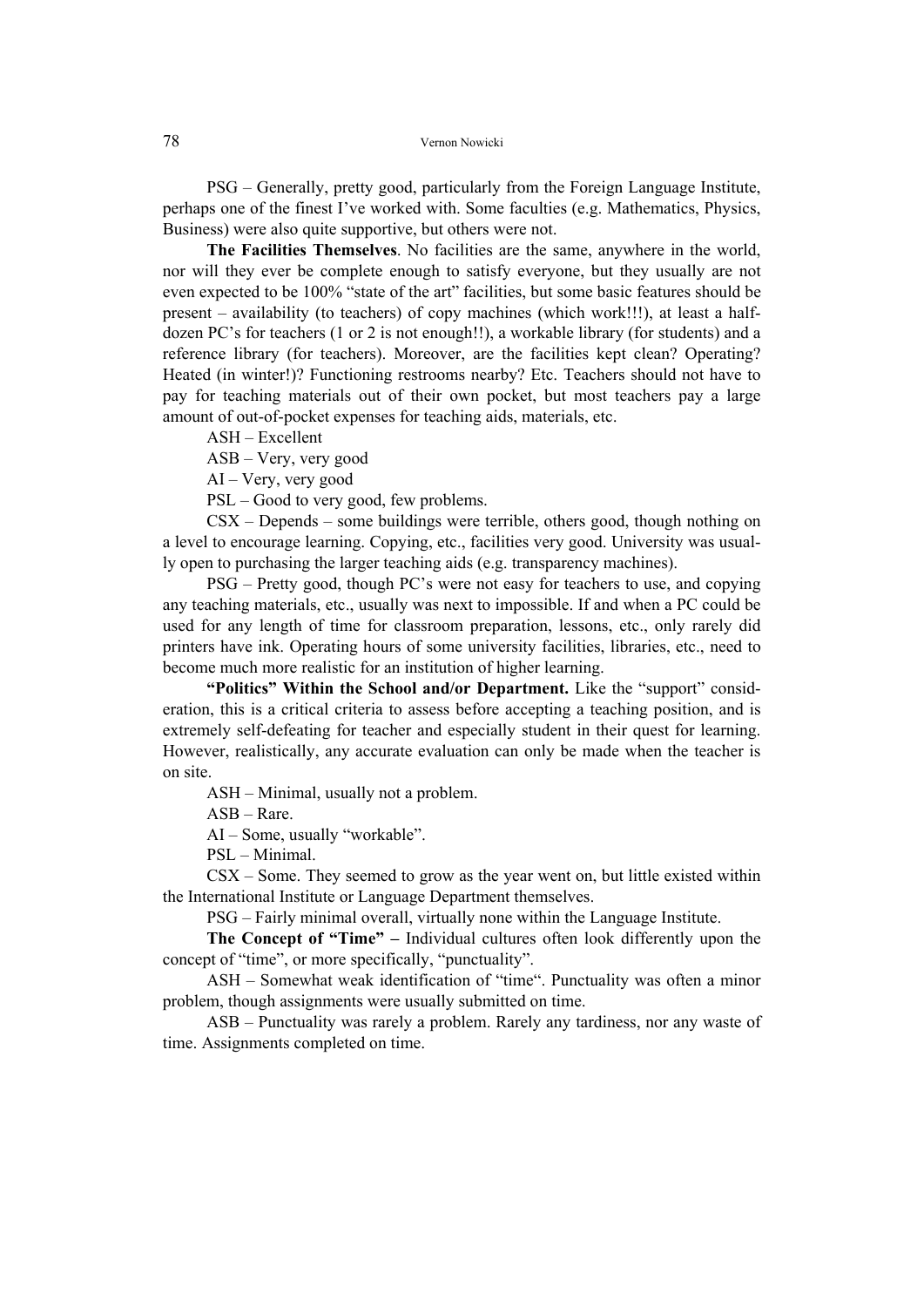AI – Varied concepts, often probably more dependent upon each student's individual culture its philosophy. Generally, minimal problems with homework or preparedness.

PSL – Generally okay, but occasional tardiness. Assignments and preparedness were generally acceptable, though at times, quality suffered.

CSX – Punctuality and observance of "time" is very important in the culture. However, there was still minor tardiness problems growing in some classes.

PSG – A growing, weak identification, particularly with students in certain faculties. Very often class would have to be reorganized a bit due to the frequency of tardiness and punctuality. The majority seemed to observe their own "schedule" and were generally very lackadaisical in their approach to assignments and preparedness. Requested appointments with the teacher were rarely kept.

**Societal/Cultural Sense of "Touch"** – In this context, the criteria does not relate so much (if at all!) to any "touching" of students by the teacher *per se*, or vice versa, but rather about how the society as a whole seems to consider the concept of "touching". Some consider it to be not only insulting, but an invasion or threat to individual privacy and lack of respect. Related to this is the "closeness" through which that society or culture "permits" proximity between individuals when meeting, talking, etc., or in general interpersonal relationships and communications. These concepts provide the novice in that particular culture to be aware of native cultural or societal "comfort zones" in terms of individuality, as well as group dynamics.

ASH – Very little sense of limitation or taboo existed among American students in terms of the concept of touch in the context outlined above. However, increasingly, unwanted or unwarranted touching, particularly by a personal viewed as an authority figure, is increasingly interpreted in this society as possible harassment or even as a threat. Americans, subconsciously, seek more space between individuals, even when speaking, than is present in most other cultures. The "normal" distance maintained by, for example, European speakers would definitely be considered to be threatening by most Americans.

ASB – Essentially the same as above, perhaps even a bit stricter.

AI – Although indications of the adoption of immigrants' new culture vary, the interplay between the immigrant's native culture and newly adopted culture is often apparent and often is indicative of the general level of "comfort" the student may already have in the "second" culture. However, in multicultural classes, great caution must be exercised in order not to draw overly broad conclusions; each student usually occupied his own, separate, position in this measuring scale.

PSL – In comparison with the other groups in this overview, Polish students maintained the greatest degree of physical proximity when interacting with each other. In this context, they probably are more representative of many European cultures in general, and speaking, standing, etc., in close proximity with each other never seemed to be a cause for concern or "discomfort". Likewise, within their own culture, "touching" seems to be much more accepted than in the other groups surveyed.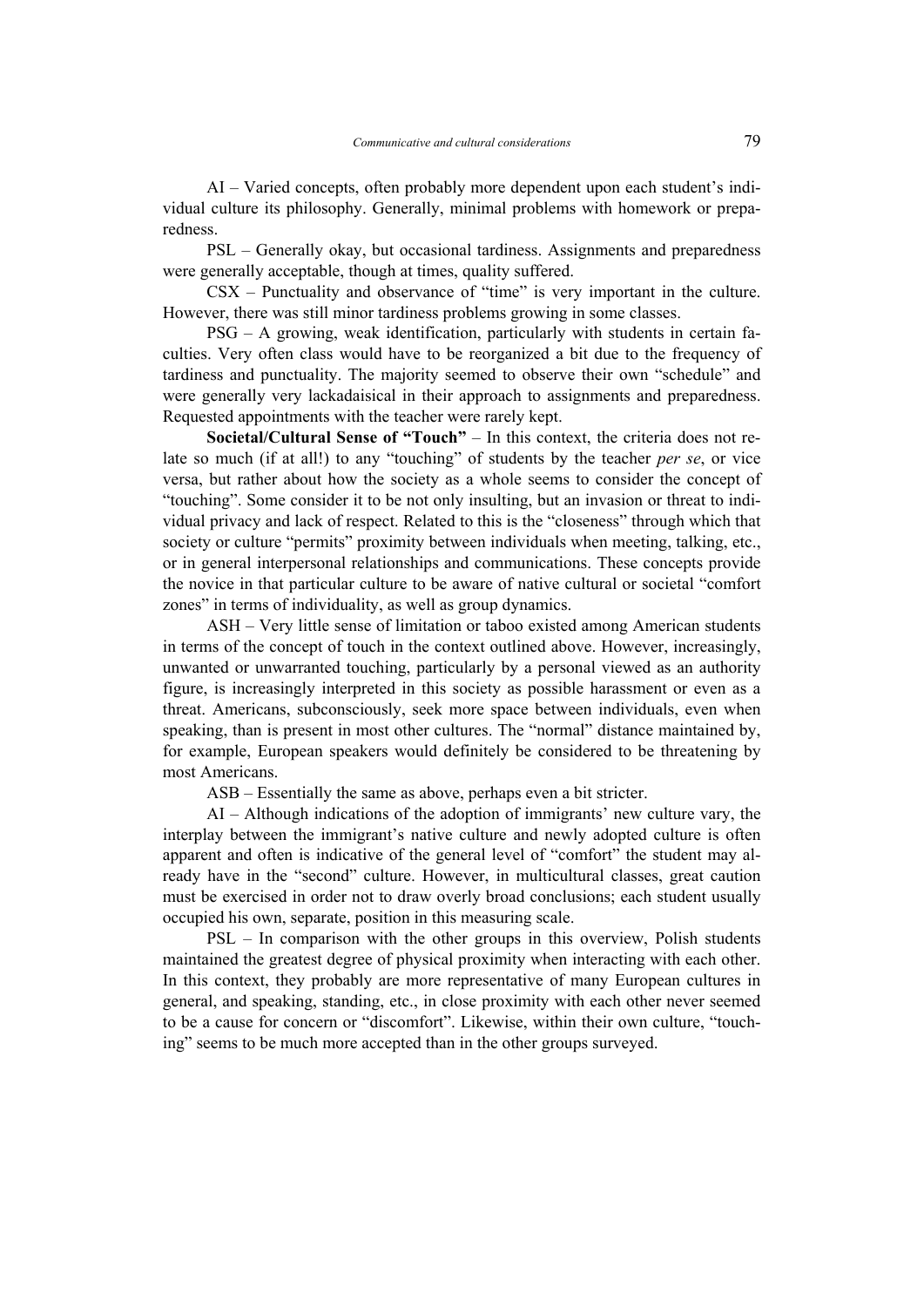CSX – In considering the concepts of "touch" and "closeness", Chinese students seemed to rank somewhere between the extremes of the American groups, and the Polish (or European) groups. However, more so than in America, "touch" clearly had a more culturally sensitive connotation – unwarranted or "casual" touching often is considered to be threatening and insulting with the Chinese culture. While the Chinese seemed to require a modicum of spacing when, for example, communicating with another, they clearly were closer to the Polish students in not "requiring" as much space as their American counterparts.

PSG – I noticed very little differences between either the the Polish student groups considered here.

**The Cultural "Tradition" of Communalism vis-à-vis Individualism**. As confirmed by a multitude of studies in such fields of anthropology, sociology, psychology, history and more, the degree to which a given society or culture has been influenced by its general orientation toward a communal tradition, as opposed to an individual orientation, is an important consideration when planning classes or simple interaction within that class or culture. Indeed, the observation that a large degree of a teacher's success in the classroom unless consideration is made for this cultural tradition is not unfounded!

ASH – One of the banes of teachers of American students is the frustrating attempts to stimulate a "group" or "communal" approach to learning in the classroom, specifically, group discussions, group projects, etc. With the overwhelming emphasis upon individualism in American culture, approaches which stress an individual approach, or even an independent approach (e.g. "Independent Study" often, by itself, is offered in American University curricula) generally fare far better and yield better results.

ASB – Since American business management has been stressing the "team" approach among employees, this approach is now more "acceptable" in the business world than it had been in the past. Actual results, however, are quite mixed and often many employees, privately, express their "dislike" or lack of enthusiasm for the "team" orientation. While there are several important reasons for this (including each company's own approach, view, and support of it), the issue is somewhat debatable today as to whether or not the individualist nature of American business has indeed changed at all despite endless verbiage about "teams".

AI – As mentioned above in other comments and observations, the orientation of a class of immigrants was usually quite varied, symbolic and reflective of their own native culture, but also somewhat indicative of what degree they have already been socialized and/or "accept" their second culture. However, usually no matter how "individualistic" most will become over the years in their adopted country, they still normally remain much more "communal" in their outlook and approach to life and tasks.

PSL – While learning can be successful with an "individualistic" approach, students here seemed to respond faster and more enthusiastically when a group or "communal" approach is employed. Sometime the teacher is well advised to think of the classroom not as a room for conducting classes, but as a kind of "intellectual com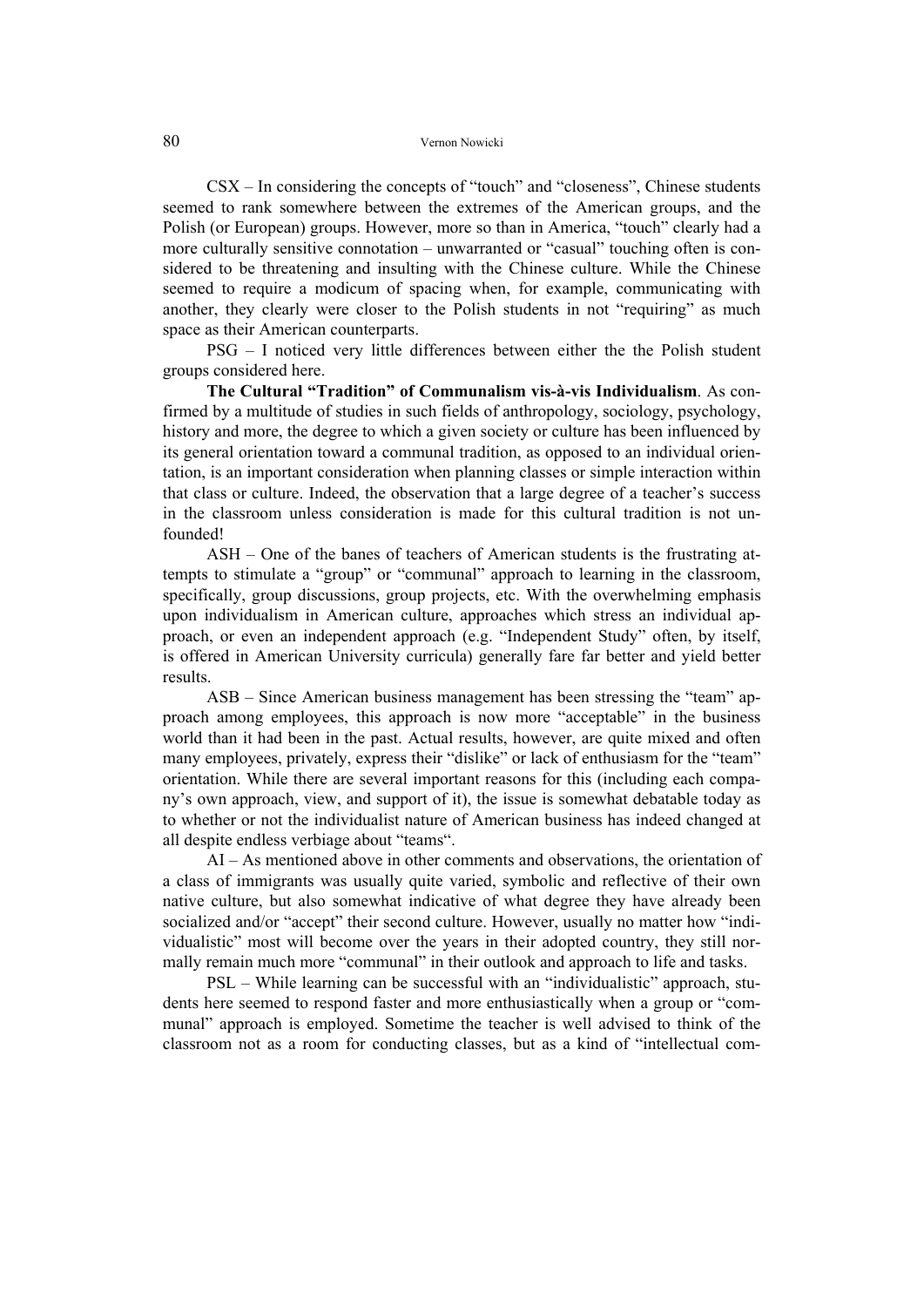mune". This is particularly appropriate when the teacher considered using a group approach or breaking the class of students into groups for discussions or projects. With few exceptions, Polish students in Leszno seem to accept this technique very enthusiastically and most worked well in groups.

CSX – In an apparent contradiction, despite thousands of years of communal living and traditions, in the Chinese classroom, a group or communal approach does not seem to yield any positive results at all! One of the most important reasons for this, and, indeed, a concept the successful teacher in Asia should always remember is the ingrained tradition of "saving face" throughout Asia. Often, this teacher has noticed that a Chinese student, or even a small group of Chinese students, will be much more willing to converse in English, for example, when speaking individually with the teacher; small groups, too, seem to be more willing to do this – but in the hall, or in many other places, as long as it is not in the classroom while class is going on. In other words, not among their general peers. Breaking up Chinese students into groups for individual group work in the classroom simply does not seem to work. In fact, I frequently found this to be quite counter-productive and often frustrating for both sides.

PSG – Like the PSL grouping, students in Gdańsk clearly felt comfortable with a group or communal approach, but in the first classes with each student group, the writer could see the influx of more "individualism" and a higher comfort level. By the end of the academic year, the teacher could easily conclude that either approach could be equally effective, depending upon how that specific approach was used to educate. Speculation for this change in outlook, whether possibly just be a sign of the specific emphasis of a given university, or whether indicative of a changing, more materialistic and, hence, a more "individualistic" society in general would spark many stimulating discussions. Future studies should be encouraged to look at this phenomena.

# **The Cultural, Communicative Educational "Confrontation" – Outside the Classroom**

Before classes begin, the teacher new to the culture and the society in which he finds himself also is well advised to explore a few other issues. Knowledge of the new general background will go a long way to aid in meaningful class and lesson preparation as well as provide a general, realistic glimpse into the background of the teacher's students.

The first consideration in this regard is the understanding of the educational system in which the teacher now finds himself, how it works, how native teachers teach, etc, as well as students' own assessments of it. Foremost here is the teacher's assessment of his students' experiences with their former teachers (e.g. in elementary and secondary school, previous university experience) and the educational process. The writer is not suggesting that the "foreign" teacher needs to change necessarily (though he may well modify his approach and/or lessons to allow some degree of accommodation to enhance the adjustment, learning and teaching process), but simply being aware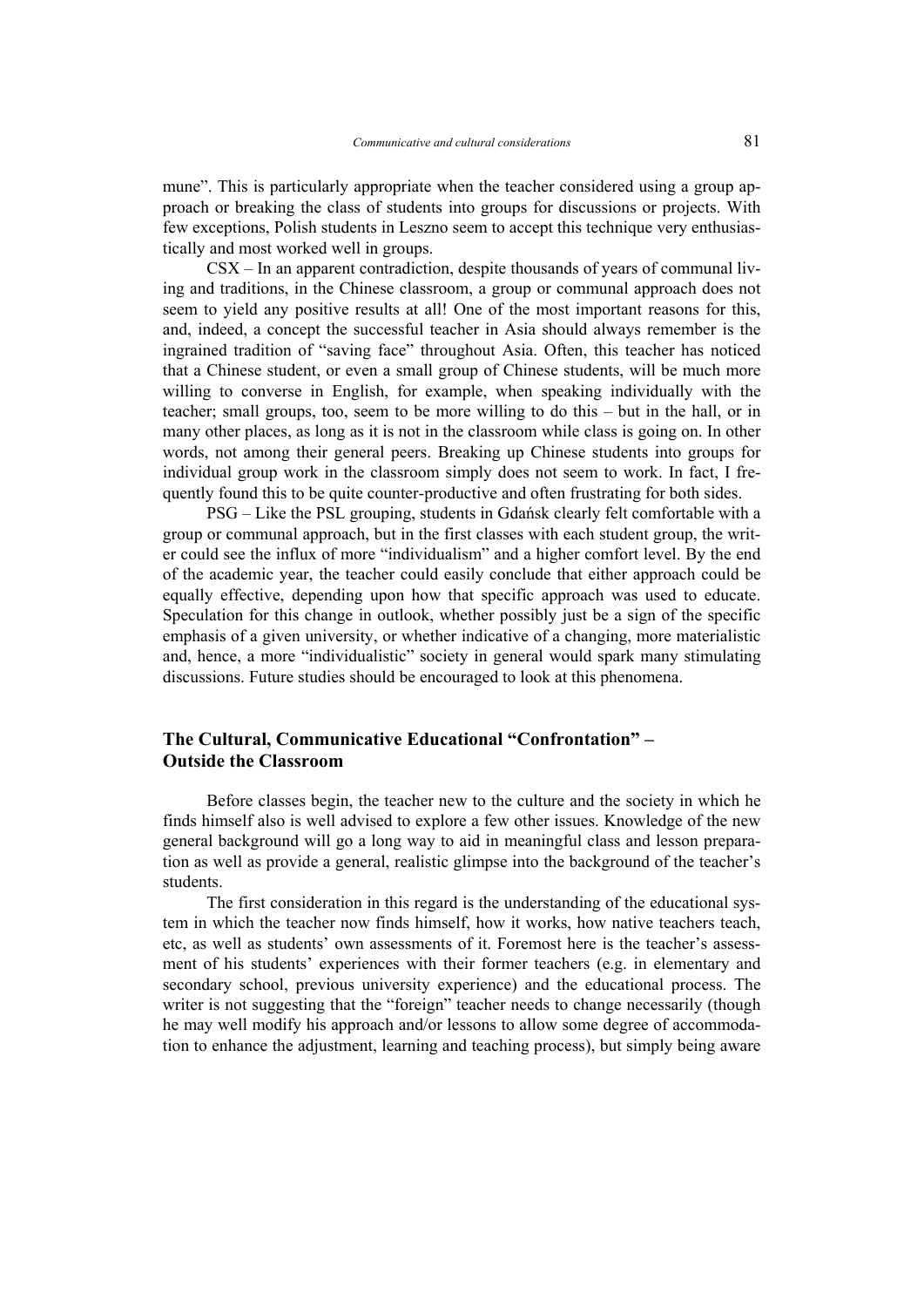of students' past learning experiences can provide many clues for the teaching process, resulting in more efficient teaching and learning, as well as a more enjoyable, lessstressful classroom experience for all.

This subject seems to be a good topic for discussion during the first, "get acquainted" class session. This teacher has often found that engaging students early in the semester to "help me understand your educational system and culture", often enables conversation to begin easily as students usually do not associate this communication with a formal second-language conversation class!

In terms of specific observations, students' general experiences with past teachers, particularly in a teaching environment or any encounter with a multicultural teaching approach and experience, the following may prove interesting.

AHS – Views about former teachers generally were quite varied, often depending upon the teacher's "popularity" and personality more than teaching skills, knowledge imparted and communicative skills. This was not always true, particularly among older or more advanced students who increasingly seemed to realize that often their "best" teachers had been those who were not necessarily "popular". In terms of exposure to teachers from other cultures, in America that still remains pretty limited for a number of reasons. However, while still slight, multicultural teacher contacts are slowly improving due to the increasing presence of other cultures on campus.

ABS – Because of the nature of this particular form of communication and education (i.e. within the company context), the "multicultural" encounter is rare, often non-existent. Within a business environment, about the only multi-cultural type of contacts most employees are likely to have is with customers, and the contacts usually are strictly over the phone today. Still, multiculturalism within the general business sphere is remaining fairly rare today and, when it exists, it is mainly due to the influence of Hispanic culture, language, and proximity to North America.

AI – Contacts with these groups (immigrant groups, services to/for immigrants, etc.) are, for most Americans, their only actual personal and living contact with another culture and modern, functioning language. Generally, these contacts are quite positive.

PSL – If native speaking teachers of English are considered (especially British native speakers almost entirely), students have much more exposure to another culture, teaching methods, etc., than their counterparts elsewhere in the world. Specifically, in terms of the College in Leszno, this was even more so since each year at least a handful of native teachers taught at the College while representing and exposing the students to other cultures. For example, each year there were at least a few native English speakers (who could be British, Canadian, American, etc.), as well as a few native German speakers for the German curriculum.

CSX – In China, teachers representing other cultures were few and far between, particularly teachers from non-Asian cultures. This situation is further complicated by the large size of the country itself as well as the vast number of educational institutions in China seeking native-speaking teachers or foreign teachers. Often when a foreign teacher arrives in the city he will teach (even in fairly large cities) he quickly discovers that he is the only "Westerner" in that city or, at best, one of a handful of them. This is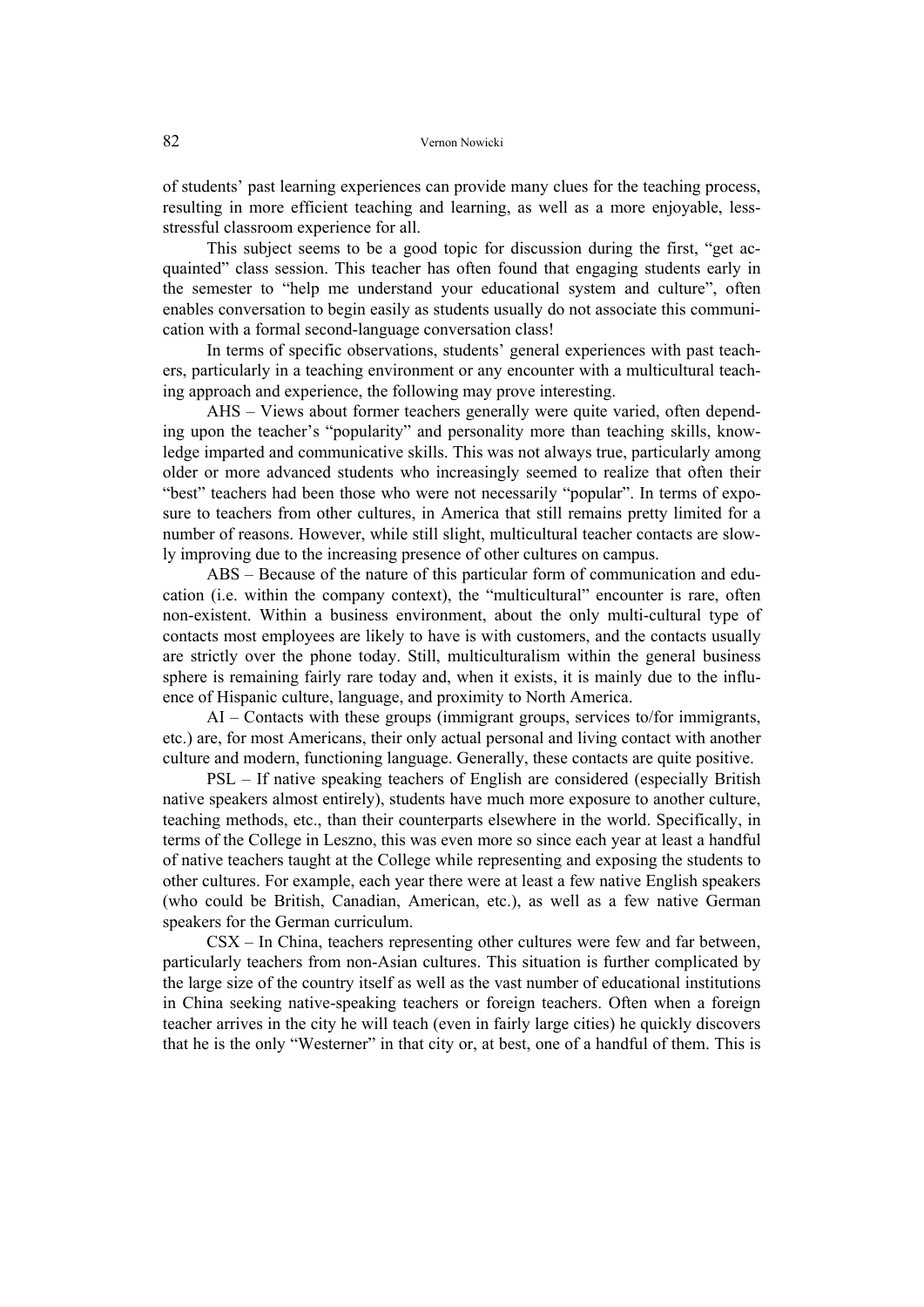not necessarily a problem for the teacher in China, but the teacher needs to realize that for almost everyone he encounters, student and non-student alike, he is the first "Westerner" most Chinese have ever met or seen, so they will be curious, ask many questions, and some adjustment and understanding will be required. Still, if the teacher has the "right" personality and temperament (patience!), this situation can be tremendously rewarding both professionally and personally.

PSG – Due to the stature of this university and the cosmopolitan nature of the urban area, both students and the university were much more at ease with teachers from another culture (albeit another "western" culture not far removed from their own), and usually were able to deal with the issue with little or no problems (although, at the same time, the problems of "foreigners" with civic officials, the bureaucracy (often corrupt), etc., were significantly higher and provocative here than anywhere else this teacher I had ever encountered in the past, even in Poland. Many students (though not all) had already been abroad and not only had encountered other cultures, but had already adapted to them in varying degrees and an emerging multicultural view of the world.

A aside to this approach, but important for the teacher to consider, is the general background and experience the students have had with "foreign" teachers (in whatever venue). Often this can provide good clues on the effectiveness of former teaching plans and techniques and, if necessary, the current teacher can make minor (or major) adjustments to his plan, style, or approach, if necessary.

ASH – Prior encounters with learning about other cultures and languages by American students have been fairly limited. In fact, American students' encounters and understanding in this area are the worst of any of the groups being cited. The study and appreciation of second languages are even worse, although in recent years there seems to be some degree of interest in Spanish and in some Asian languages (mainly Chinese and Japanese). Teachers native to other cultures in America tend to be encountered on occasion only in advanced (usually graduate) classes.

ASB – Although interest in other cultures and communication with them has already grown with students in company business courses, the opportunities to encounter other cultures, teachers, etc., has decreased even more than those within the ASH group above, unless their specific company is a multinational or does a significant amount of international trade and sales. The possibility of having a teacher from another culture is virtually non-existent in this group.

AI – Interest among immigrant students (and those teaching or assisting them) escalates tremendously upon involvement and interaction, and the students themselves often become more multicultural because of the associations, friendships and acquaintances they also make with their multinational encounters. However, encountering multicultural teachers here is virtually non-existent.

PSL – Because of students' prior encounters and associations with other cultures, they seemed overall to have little interest generally in learning more about other cultures, or even encountering new cultures. In some areas, this seemed to be reflected in increased tolerance in certain issues, but in others, where one would, perhaps, expect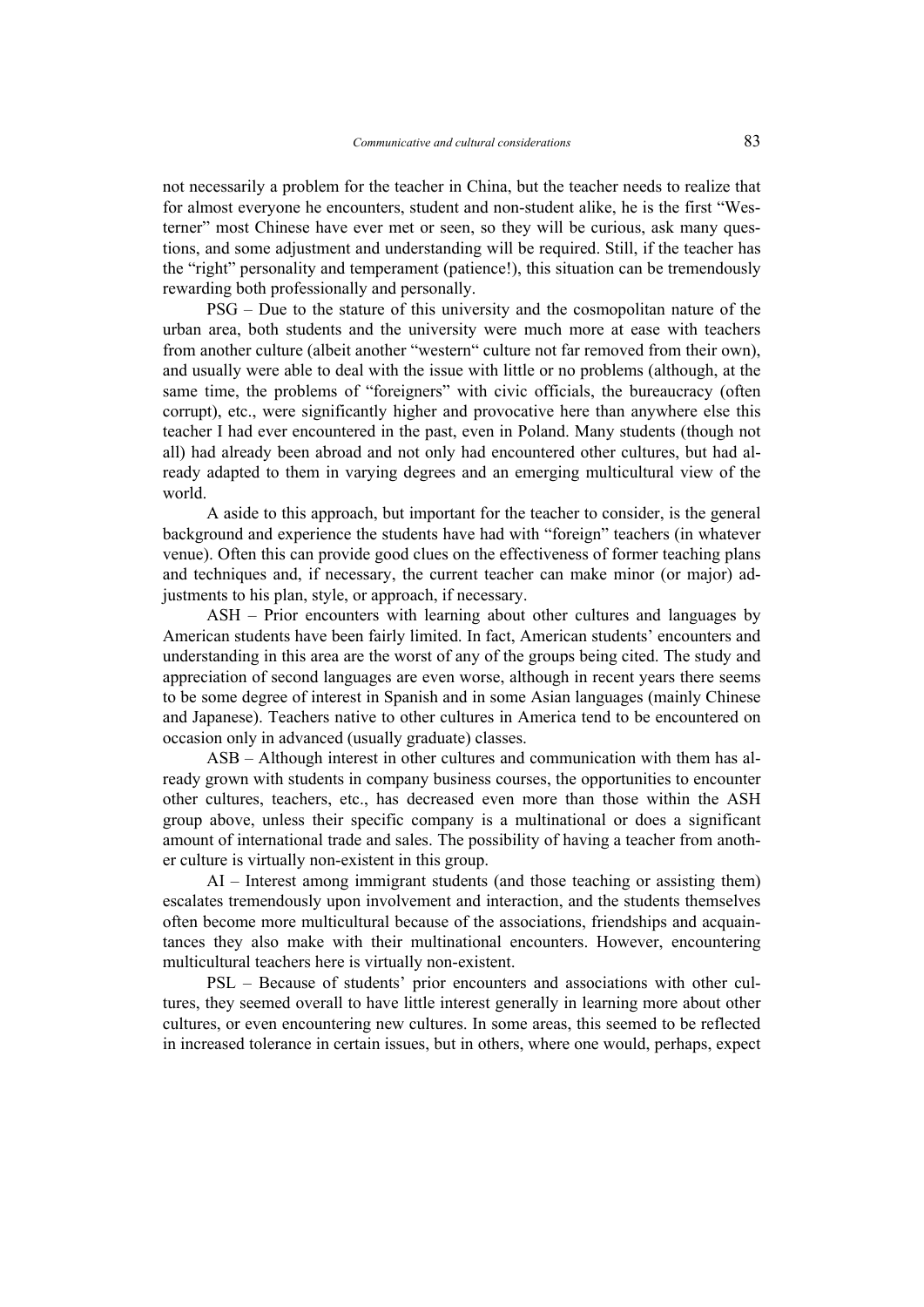to witness increased tolerance and understanding due to experiencing other cultures, there seemed to be few signs of it.

CSX – Prior encounters with foreign teachers and cultures seemed to be treated very positively, even enthusiastically, by Chinese students. Chinese students seemed to be truly appreciative of their opportunity to have a foreign teacher, and to learn more about other cultures of the world. Undoubtedly, the overwhelming response continues to be very positive, though the overall style of teaching, compared to native Chinese teacheres, demonstrates significant contracts.

PSG – As mentioned above, the University here seemed quite blasé in terms of encounters with foreign teachers, at least early in the semester's classes, as was true with the University in general. There were individual exceptions, but overall, in the beginning, the foreign teacher was either accepted as "just another teacher" (no more, no less), and/or in some cases, little more than tolerated.

The second major consideration of more immediate preparation and class management is closely related to the first, but often more important. Specifically, the experience students had previously, while learning a second language is very important, and this is particularly true when dealing with the necessity of evaluating the quality of prior teaching and prior teachers. Since seeking this information is much easier if some tact and "diplomacy" is used, the teacher must be cautious or judicious in how the question is introduced. The indirect approach is best, and often, as "orientation" in the first class meeting, for example, asking a student about his prior classes, what was covered by his earlier teachers, etc. The individual responses often provided more than enough information to make an adequate assessment. The teacher must listen to what the student says, and what the student often does not say.

For example, in China, the overwhelming percentage of educators and professional Chinese, considered the teaching of English in China to be terrible, and Chinese English teachers, especially on the elementary and secondary levels, to be even worse. However, from the students' descriptions and comments, as well as via personal observation, this writer's general conclusion is that the general opinion is not true. In fact, this teacher has arrived at the conclusion that the quality of elementary and secondary school English instruction was actually fairly good, and in some cases, often very good. The problem was that there was (and continues to be) a terrible shortage of trained English teachers, and teaching aids and facilities are still almost non-existent at present in China. Still, although many of my students had not practiced or encountered much English since secondary school, I was amazed by how much often they did remember, and that the "rustiness", at times, was not much worse. Errors continued of course, but many, especially if they made even a modest effort, quickly drifted back to fairly good quality English, and many gradually progressed to being relatively advanced. In fact, the author continued to be amazed that he never heard a Chinese student make a mistake in the usage of "*a*" and "*the*".

During the beginning state of the semester or, hopefully, the week before classes begin, the teacher should also make an assessment of the facilities and "outside aids"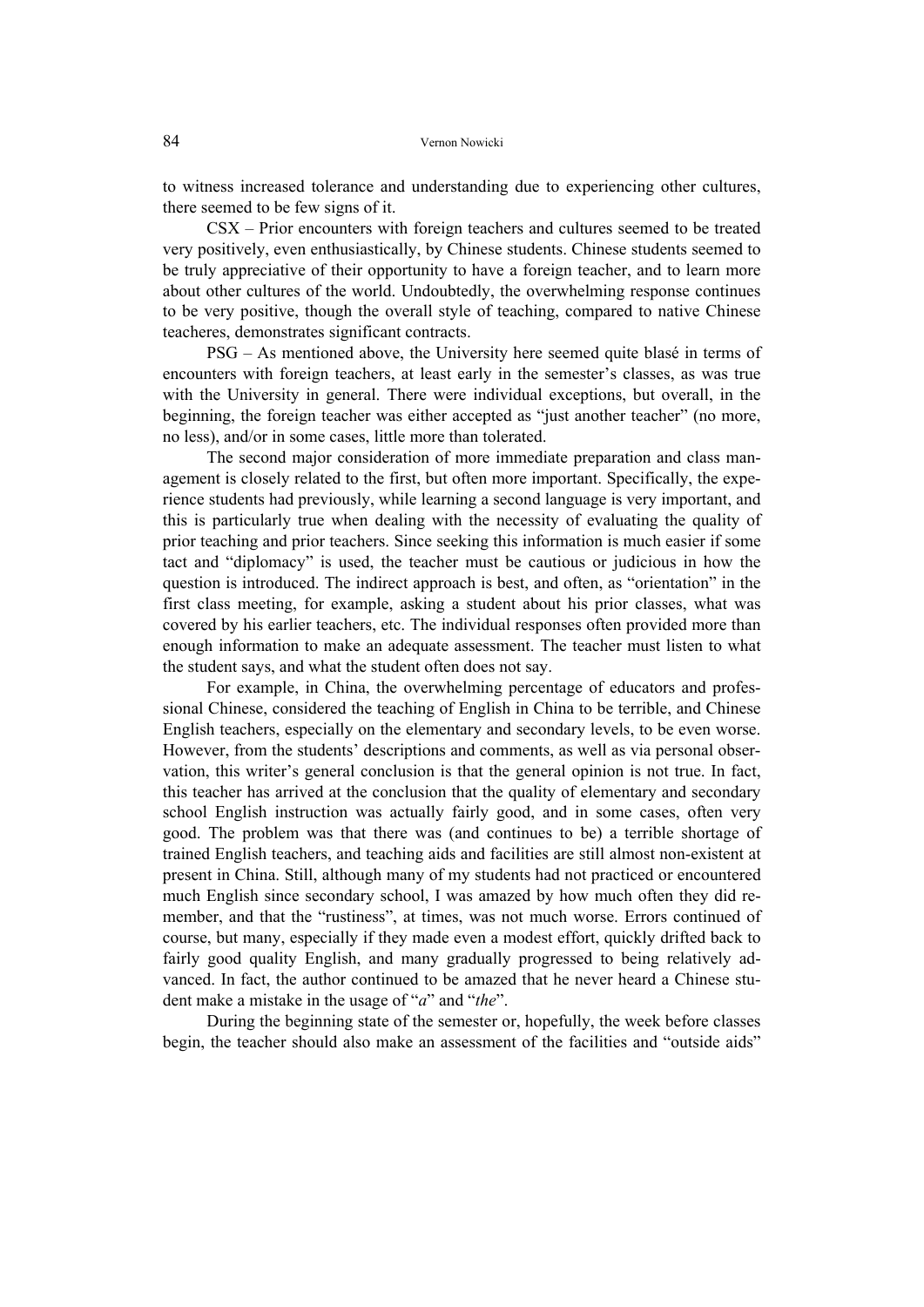available to him – copy machines, transparency machines, general teaching aids, text books (and the "quality"), library facilities (especially in reference to what periodicals and books are available in English), computer/internet usage and availability, etc. Not only will this knowledge aid the teacher in making his own preparations for class, but should provide an accurate idea of what types of aids are available to students in terms of homework assignments, projects, and learning outside the classroom.

ASH – Generally, facilities, teaching aids, etc., are readily available and can be used with a minimum of "commotion".

ASB – As above, facilities and teaching aids are generally very good, though because the environment is a business one and not, technically, an educational setting, there could be exceptions at times and, possibly, a teaching aid that is not immediately available.

AI – Generally, too, teaching aids usually are good and readily available, but there are increasing exceptions, depending upon the school or organization sponsoring the classes, and whether or not they are more concerned with limiting their budget than in providing educational assistance and support for learning.

PSL – Most necessary aids were available, though other facilities were wanting to some extent (e.g. severe limitation of library space created an overall acceptable, though somewhat limited, collection), particularly to exposure of British-English materials. Aids and facilities for other types of English were not common, and many materials were often dated.

CSX – Facilities, with some exceptions, were somewhat limited. However, some basic aids are readily available (e.g. copy machines – though as elsewhere, except at American schools, teachers have to pay for their own "aids", copies, etc.), but other aids and facilities, often rather basic, were not easily available, if at all. However, this teacher's Chinese university was quite open to providing what the teacher needed, if it was available in China.

PSG – Generally, facilities were good and available. Teaching aids were not. While the University has excellent multimedia teaching facilities, other aids – e.g. copying availability, computer usage (for teachers and for students), etc., were quite limited and, at times, non-existent in terms of a teacher being able to use them for classroom instruction. (Approximately 35–38 teachers had access to one computer, one copy machine (usually needing service and repair), and one printer (rarely with ink!). Teachers usually had do any of these activities independently, often outside the University, and at their own expense.

Library facilities overall were very poor for an institution of higher learning, although the foreign language library in the Foreign Language Institute was "practical", though very severely limited by space and budget. The main problem here was the extremely limited hours libraries and facilities were open and available.

Therefore, armed with information, assessment and evaluation of all the above criteria, environment and background, the teacher (and students) are ready for bonafide classroom teaching/learning encounters!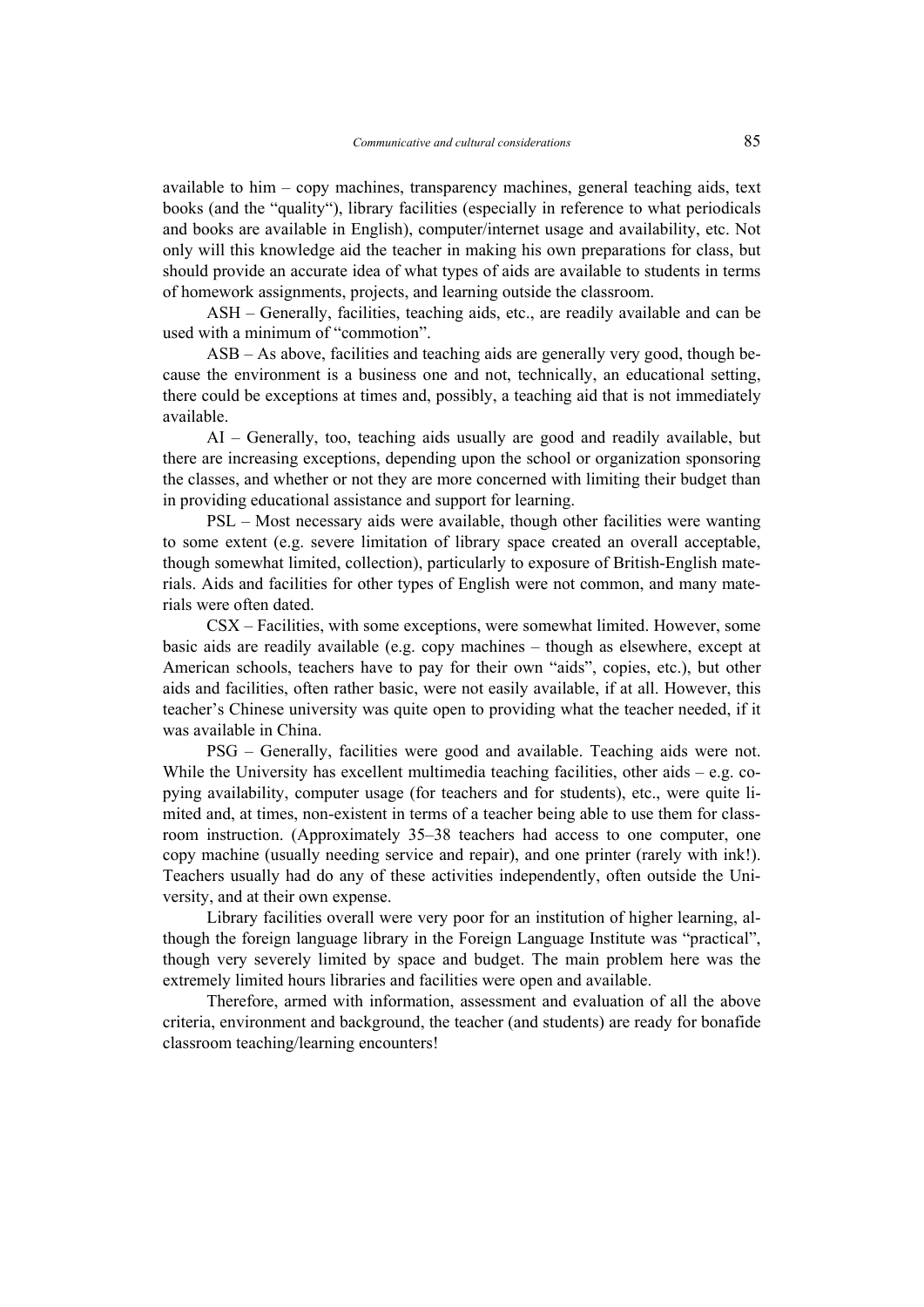### **In The Classroom**

There could be hundreds of categories with which to consider, evaluate and compare learning cultures and multicultural communicative encounters. Those indicated below are some that come immediately to mind, though the writer recognizes the existence of many more, and will be grateful for other criteria readers may suggest for comparison and analysis. As a general comment, for which the author yet has no "theory" formally developed, ASH, ASB and AI students seem much better behaved and considerate in the classroom and during class, particularly in terms of in not interrupting classes – especially with speaking or whispering, showing a general lack of respect toward their fellow classmates, freely cheating and plagiarizing on homework assignments and on exams.

In a closer analysis, Chinese students probably rank a little worse than their Polish counterparts, though not by a great margin. When it comes to cheating, I did not detect any difference between Polish students and Chinese students – cheating, plagerism, trickery, etc., was readily apparent frequently, and the overwhelming number of students saw absolutely nothing wrong with doing so. (In numerous cases, especially in China, teachers actively encouraged and assisted in the cheating.) This is not to say that every Polish or Chinese student cheats, but clearly the number of non-cheaters per class were pretty low!

Below, then, are a compendium of various categories of criteria, and the relationship of the groups to those topics.

#### **General Overall Motivation to Learn**

ASH – A general motivational assessment here is difficult to make; the range can be from "poor" to "very good". As explained above, since students did not like having to return to English classes to improve their English (particularly their written English), overall motivation was "poor", until they realized that if they failed to pass, they would have to leave the university. If and when they realized this, or were shown how mastery of written English would not only improve their scholastic success in other classes, but would enhance job opportunities and future careers as well, the motivation improved greatly.

ASB – Usually excellent! Students in the company classes already knew that their careers (and, probably, pay!) would be improved by mastering the course material. Likewise, most if not all already knew the value of the class even before the first class met, so the problem of motivation did not exist with this group.

AI – Similar to the above group, motivation to learn was simply not a problem. These students already knew the value of the class before the semester began. Perhaps there was a problem of "over- motivation" and expectations that were too high in this class! Usually the problem with groups like this was not of motivation, but in trying to keep the class in a relaxed, non-stressful atmosphere to enhance the learning experience.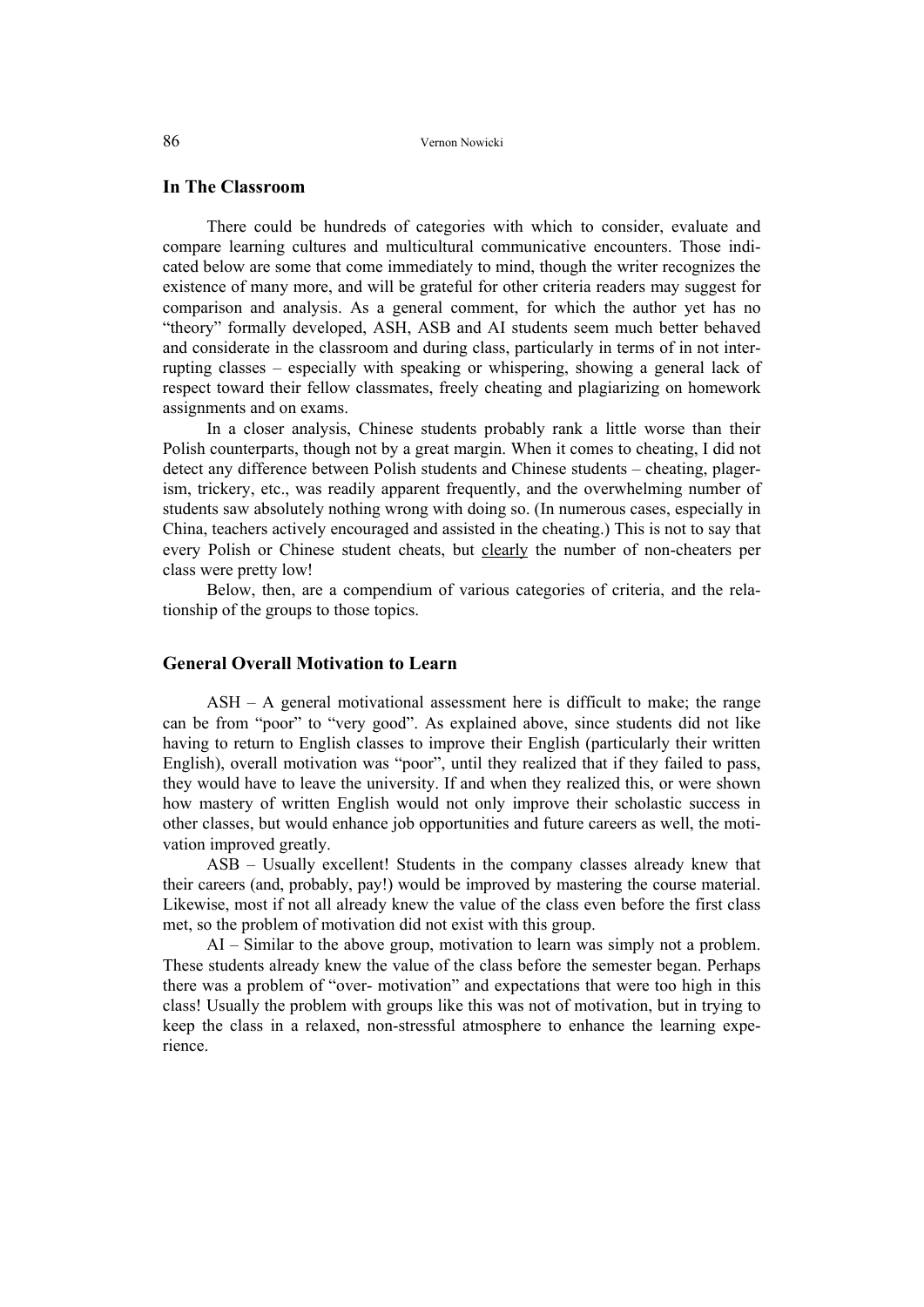PSL – Motivation was fair, in many cases, better than that. Most students were highly motivated, but a significant minority often were not. Usually the latter were in the final semester or two of their educational experience at the College, and were highly pessimistic about any job possibilities upon graduation. Lack of motivation quickly gave birth to a general lack of self-confidence, which, in turn, became a self-fulfilling prophesy when these students interviewed for positions.

CSX – Likewise, overall motivation was fair good, and generally somewhat higher than the previous group. Though there was some degree of pessimism regarding job prospects, lack of motivation here often could have other causes. A certain minority of these students did not think they should be taking a language class (or any class strictly outside their major field) and resented their Department for requiring them to take a second language (even though they had several years of it earlier). For the majority of students, homework was rarely completed in time if completed at all, and often their own Departments interfered with classes and class times, e.g. requiring them to do other things, have meetings, meet with advisors, etc., during class time.

Many Departments also told their students of language classes that no matter what occurred or what final grade they received, that Department/Dean would "override" the grade given and convert it into a very high one. Under these circumstances, unless a student truly wanted to learn, the motivation could never be very good. This teacher was very encouraged that so many of the students did really want to learn the language, regardless of the hardships and obstacles they faced in doing so.

PSG – Generally, motivation was good, though there were exceptions. As mentioned before, with the job situation in Poland so poor, and with so much corruption in the society in general, it is not surprising that motivation sometimes suffered in the crossfire and could not reach the heights of other of the teacher's classes.

### **Ability to Understand the "Native Speaker"**

ASH – No problem, for obvious reasons. (They too were native speakers!)

ASB – No problem, likewise for obvious reasons. (Also native speakers!)

AI – Poor to Fair, though a few in each class understood pretty well. Again, with so many students from different countries, cultures, backgrounds and circumstances, adequate, accurate conclusions are difficult to draw. The issue of understanding the teacher usually was mostly eliminated after a few classes together.

PSL – Excellent. Few problems.

CSX – Fair to Good, but much depended on the individual student and how much effort he was willing to make. In each class, especially by the second semester, there were 10–12 students (out of usually 45–65) who had become simply excellent in English. A few in each class simply made no progress at all because they were not motivated and resented being in the class, though usually understanding was not really a problem here, but for a handful in each class, problems continued.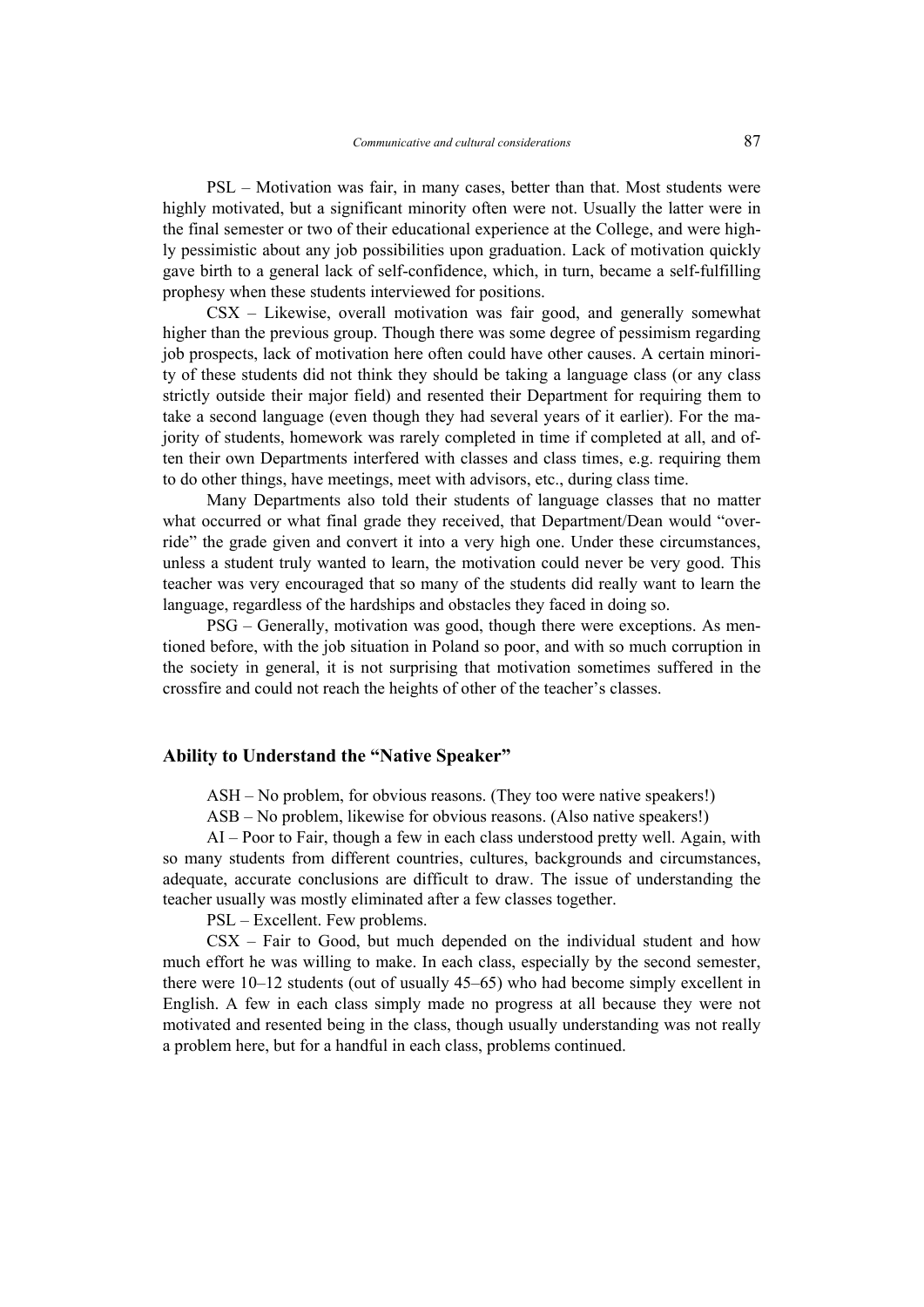#### 88 Vernon Nowicki

PSG – Fair to very good, depending upon their experience and motivation. Many were very good, particularly if they made an effort to learn, so no real problems of understanding ensued. However, usually not long after the start of the semester, problems anyone would have with understanding largely disappeared.

### **Ability of the Teacher to Understand the Students**

ASH – No problems, for obvious reasons.

ASB – No problems, for obvious reasons.

AI – The main problem at the beginning of a semester is that, once the new language begins to be spoken, students remain nervous and hesitant at the beginning, and do not speak clearly, and/or slur words. Improvement here can easily be tied to phonetic exercises during part of the class.

PSL – Usually excellent.

CSX – Usually good, but more work needed to be done with most of these classes, since they tended to speak unclearly. Another problem which manifested was the quiet tone of speaking – in some cases, actual whispering! Much of this seemed to be nervousness about speaking in front of peers and lack of confidence. Related is the tendency for Chinese to speak English often without much clarity in pronounciation.

PSG – Fair to Good. Improvements were visible through the course of the semester, though some students clearly needed to spend much more time with speaking clearly and a phonetics review.

#### **Difficulty with Dialects, etc., in Their Own (Native) Languages**

ASH – Not much of a problem, and if so, it was mainly with accent or the exceptional pronounciation of a word or two.

ASB – Even less of a problem here.

AI – Many! The teacher had to devote time each class to deal with phonetic problems or subjects, and be patient! Usually by the second semester the major problems had been eliminated or greatly improved upon.

PSL – Few if any problems. Students already were well versed in pronunciation and knew enough to be able to pronounce words they had never seen before correctly.

CSX – Because of the richness and diversity of Chinese and the Chinese, while not a great problem, this nevertheless sometimes caused some trouble, but nothing major which could not be overcome. An occasional, brief phonetics review in class seemed to help too. An interesting dilemma occurred when, otherwise fluent, a Master's student could be understood in English only with great difficulty and supreme effort. The teacher later learned that the student originated and lived in a very remote province in China, and that she had the same pronounciation problems in Chinese in her other classes.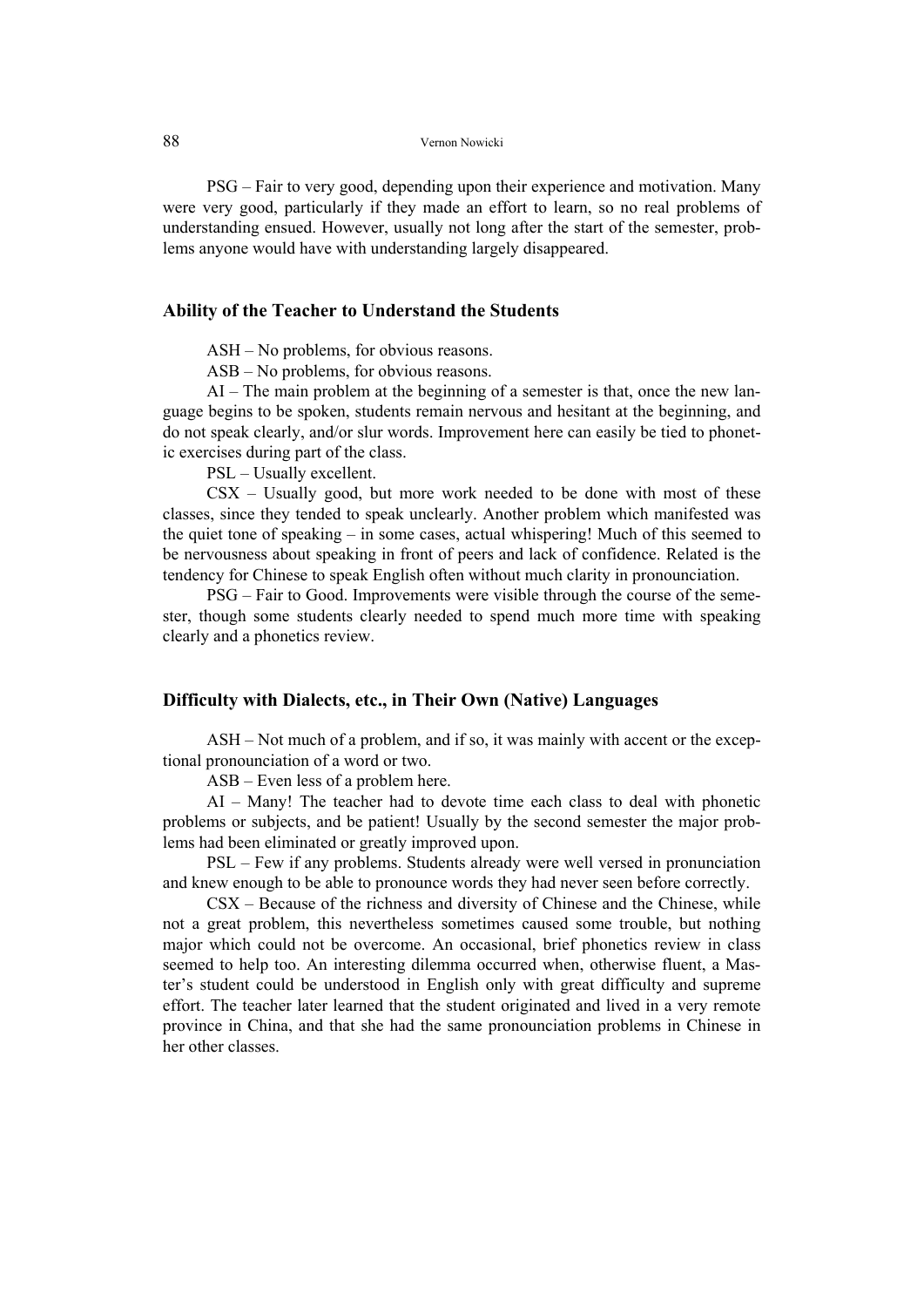PSG – Generally okay, though an occasional drill was sometimes needed to review pronounciation.

**Culturally "Taboo" Subjects?** (e.g. money, age, children, politics, marriage, personal feelings, religion, etc.)

ASH – No really taboo subjects, though students were often uncomfortable speaking about religion, for example; the topic of money is also frequently a sensitive one among Americans. Some students were hesitant to discuss their "feelings", and, as a result, had difficulty speaking about such topics as marriage.

ASB – Not really, although in the business-related courses, many of the "taboo" topics did not arise in class, as discussions tended to be more related to the businessoriented subject matter.

AI – Many varied topics. This again depended upon the individual native culture, religion, etc., of the student involved. Some were generally always problematic (eg religion and often, in the beginning, more "personal" topics), while others (e.g. money) were not. An interesting aside here (which itself also stimulated English conversation) was to ask, sincerely and respectfully, why a person of that culture felt uncomfortable speaking about the topic in question.

PSL – A few topics were rather "taboo" – mainly, in the beginning, politics, but in general, almost all areas quickly became "fair game", particularly when students realized that the teacher would not "impose" his views, or even speak about his own views. However, this author found it interesting to note that in each class, some students (particularly male students) found it very difficult to talk about rather "personal" topics or beliefs, e.g. the issue of "equality" of the sexes. The same applied to a few of the Chinese students too.

CSX – A few topics were uncomfortable, although the main topic here was politics. Like their European/Polish counterparts, Chinese students simply saw nothing interesting or worth discussing about it, at least not until far into the semester and school year. Especially as the semester continued, even controversial subjects were not avoided and Chinese students seemed to respect more the opinions or beliefs of their colleagues, even if those views were not in accord with their own. By the end of the school year, though not true of society in general, most topics could be introduced and discussed intelligently in class.

PSG – Politics was the main arena of uncomfortability here, though there were often other topics which seemed to be surprisingly not well accepted (at least initially) by students, particularly if that area was outside what the student felt was his area of "expertise". E.g. UFO's and Outer Space Aliens. Sometimes "personal" topics were a problem, but as the semester progressed, most barriers were removed.

### **Abstract Thinking**

ASH – In general, American students are very comfortable with abstract thinking and thought questions, often having had abstract, "essay exams" already in the  $5<sup>th</sup>$ or  $6<sup>th</sup>$  year of elementary school, and in secondary school and at the university having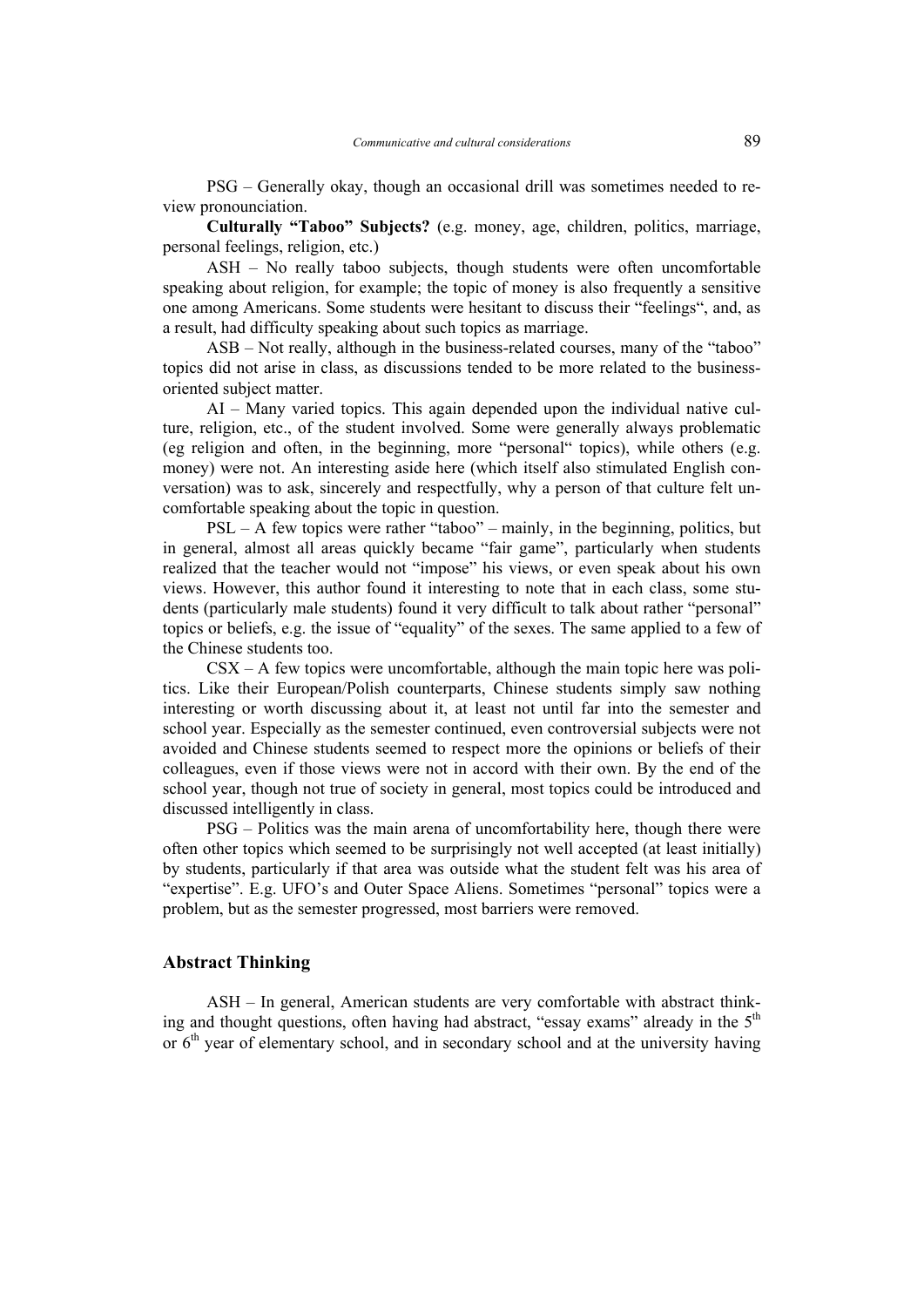them almost exclusively (except for the more empirical disciplines such as science, math, engineering, etc.).

ASB – Same as above, only more so, since their careers had required detailed, broad, "creative" and far-reaching abstract thinking and problem-solving.

AI – Somewhat okay, although often this mode of thinking was fairly new and had to be introduced by steps, and classes structured so abstract thinking could be practiced. However, as classes continued, students felt increasingly comfortable dealing with abstractions.

PSL – A problem initially, mainly through lack of any real experience in abstract thinking, and expressing themselves "abstractly". By mid second semester, all students were comfortable with abstractions and had no problems.

CSX – Yes and No. Initially, formally, students had problems with abstract thinking in class – but somehow did not seem to realize that within their own culture, abstract thinking existed and flourished for many centuries, and that without realizing it, they thought abstractly in their personal lives quite often. Gradually, most seem to master the concept for the classroom too, particularly as discussion/writing assignments increasingly dealt with more abstract, "personal", or somewhat sensitive topics.

PSG – Ultimately fairly good generally, though in the beginning, rather poor. However, through the semester, many were able to master abstract thinking very well, despite the overwhelming emphasis in their other classes for purely empirical thinking and reasoning.

# **The Trauma of Making a Mistake**

ASH – Although no one likes to make a mistake or being erroneous about something, this is usually not a big issue or problem with American students. Learn from mistakes and move on.

ASB – Not a problem per se, though with this group, making an error often results in serious consequences and problems within their department or the company, and sometimes could result in significant financial loss. Still, while a concern, fear of not making a mistake did not hinder development or learning.

AI – Results varied, depending upon the individual student's native culture and belief system. Gradual "improvement" as the class progressed generally, though comfort levels still varied between individual students.

PSL – Generally not too much of a problem, though sometime the "mistake" was internalized too much (often the student was too critical about his own error), so often the teacher subtly had to ameliorate the situation.

CSX – A major problem in the Chinese (and Asian) culture, particularly if the error is made in a public or semi-public setting, which is often the case, particularly in the classroom. The teacher here always needs to remember the concept of "saving face", and its importance in Asian cultures, and try to avoid the situation as much as possible.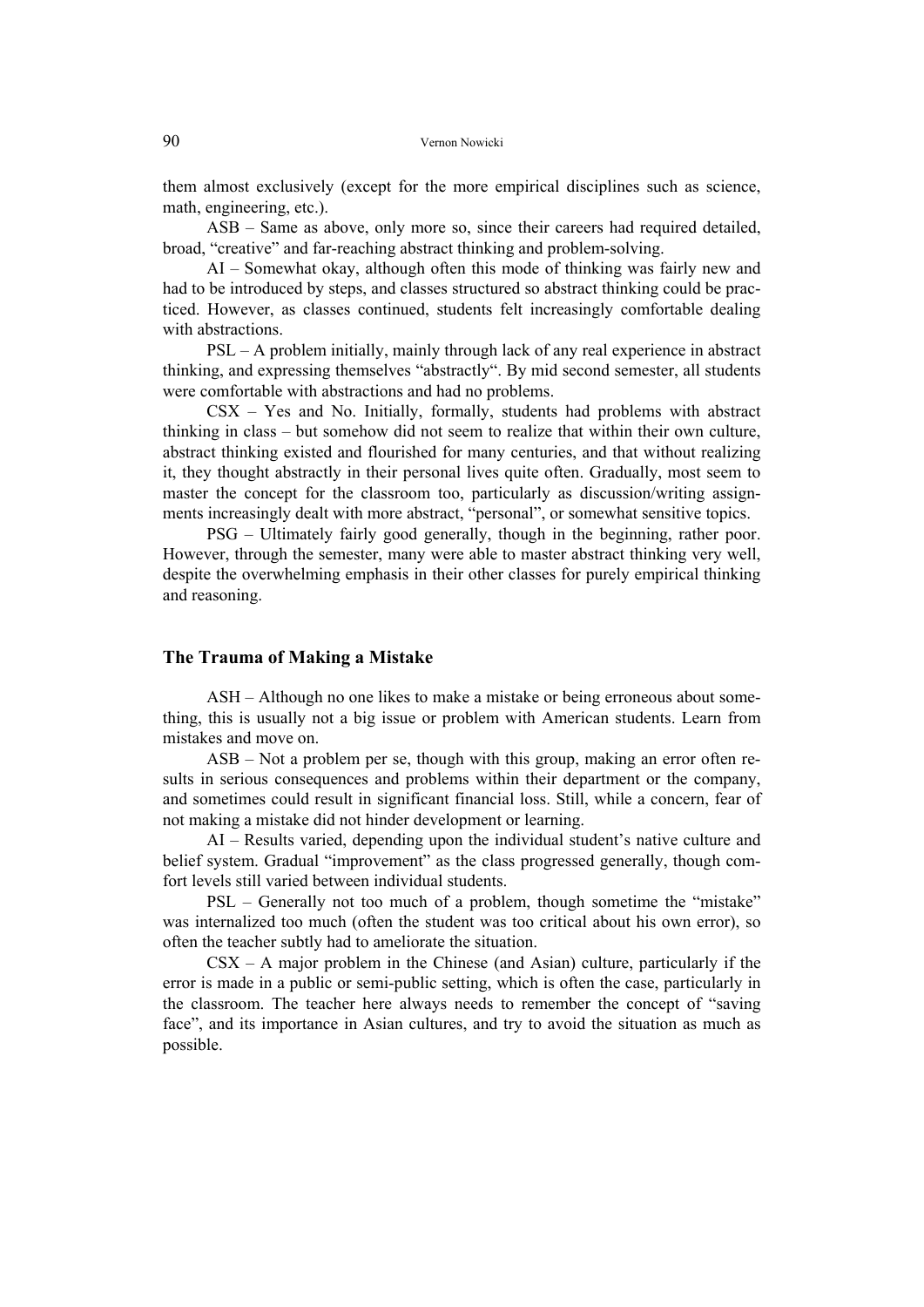PSG – Generally not a problem, though, as above, with some students, an error could be internalized too much. Students seemed to look at the teacher to see how the teacher responded or reacted to errors and, if the teacher did not react strongly (or overreact!), the student felt better and less intimidated by the error.

### **Familiarity with Each Other's Alphabet, Handwriting, etc.**

Although this criteria is seldom thought of, it is a major component to good and effective teaching, learning, and communicating! In some cases, the handwriting problem emerges simply from the speed of writing, careless letter formation, etc., but at other times, despite "good" handwriting, often that culture's process of teaching handwriting to children is the basis of the problem. This is a problem any teacher must deal with as soon as possible.

ASH – No problems generally. Usually problems here stem from sloppy or careless handwriting.

ASB – No problems. Successful business communication, record maintenance, etc., necessitates very clear and readable handwriting.

AI – Varied, but generally fairly good after emphasis and early class time is devoted to the topic. Even with different alphabets, often another student or two in the class has some degree of familiarity with another language and or alphabet, so often the problem does not result in a total obstacle, but with proper and frequent treatment, the problem usually improved as the semester progresses.

PSL – Generally okay, though handwriting was a problem on occasion.

CSX – Usually okay, though some real problems existed too, usually on an individual student basis. Luckily the present generation of Chinese are raised with the western alphabet as well as with Chinese characters. For the foreign teacher needing to read anything in Chinese, however, there are often major problems! With care, the handwriting issue usually disappears at some point into the first semester.

PSG – Generally no problem, though sloppy handwriting sometimes is.

#### **Timeliness of Assignment/Homework Completion, Class Preparation, etc.**

ASH – Generally good, and assignments are usually on time. However, some students are exceptions to that! Class preparation generally is good, but, again, with a few students, that is not always the case.

ASB – Quality and timeliness is very good, often excellent. Class preparation is usually very good too.

AI – Assignments are usually submitted on time, and the quality generally is good. Class preparation is generally very good too.

PSL – Although with exceptions, assignments and homework were usually on time and the quality was almost always very good. Although occasional lapses, class preparation usually was good too.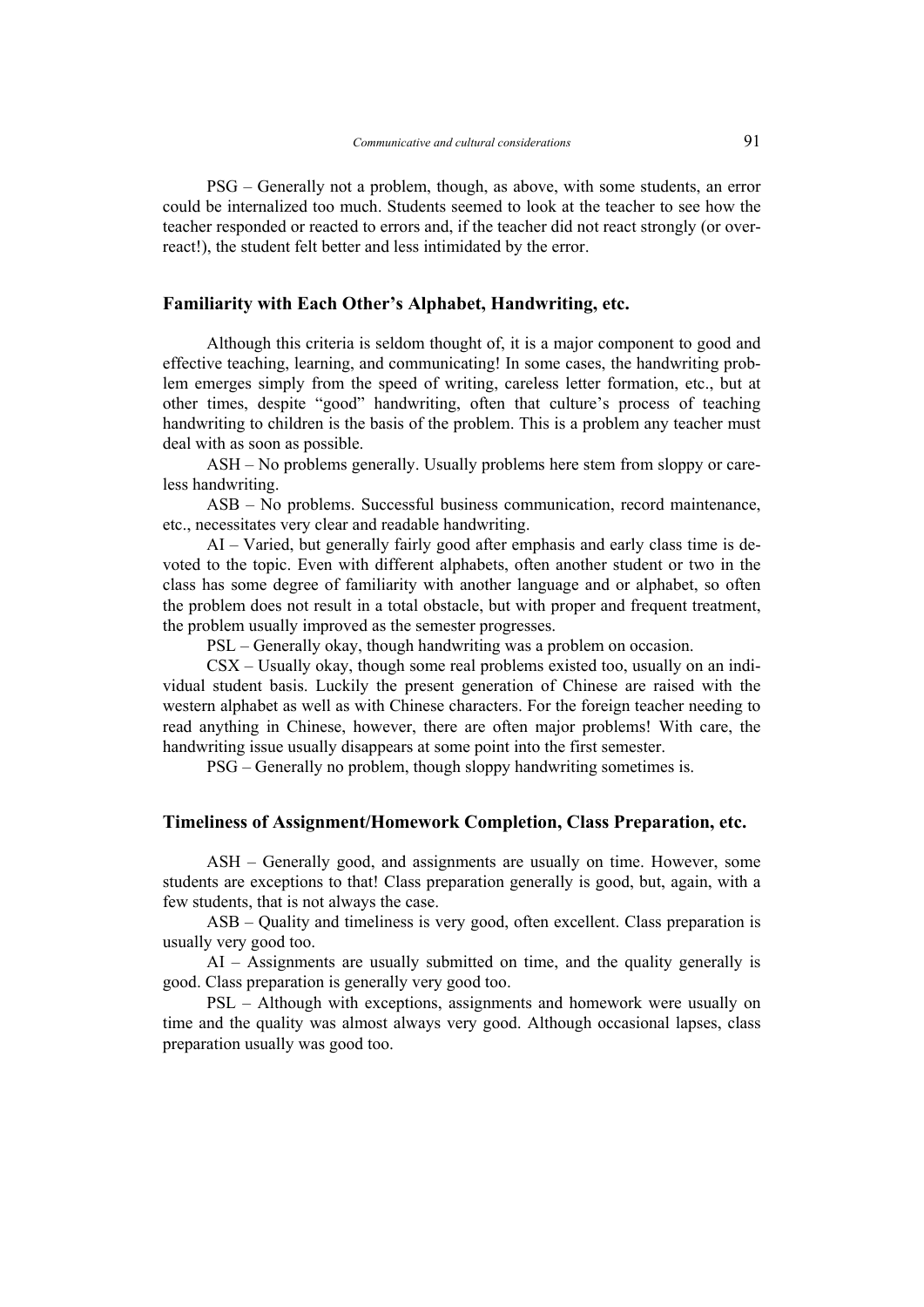#### 92 Vernon Nowicki

 $\text{CSX}$  – Timeliness was fair, though often assignments (sometime 50%!) were late, often by several weeks. Quality varied, usually depending upon how seriously the student was taking the class and how much effort he/she put into learning. Usually 20% of each class prepared well for class, and 20–25% of the class hardly ever prepared for the class.

PSG – Usually the quality of class tasks was pretty high, but the overall timeliness was terrible, and it was not at all unusual for 75% of the class to be several weeks late with assignments, if they completed them at all. Although some classes were exceptions, overall class preparations was pretty rare. Although there were exceptions, most preparation, deadlines, etc., were treated pretty lackadaisically.

### **Attitudes Toward Cheating and Intellectual Honesty**

ASH – Usually pretty rare, and universities as well as the students themselves take a very harsh approach to it. Many universities have their own honor codes.

ASB – Very, very rare, virtually non-existent.

AI – Actually, in this group, there were very few instances of any of these problems.

PSL – Some instances existed, but with close and enthusiastic monitoring, problems were kept to a minimum.

 $CSX$  – Although there were some exceptions (usually the top students), cheating, if tolerated, was rampant and seemed to be accepted by the University. Some departments and professors were themselves complicit in it.

PSG – Fairly frequent, unless the teacher took a harsh and aggressive approach.

# **The Teacher As a Parental Substitute**

ASH – Definitely not!

ASB – Absolutely not!

AI – Rarely, perhaps because with the trauma and difficulties encountered in their homeland, the immigration process, etc., the issue of maturity had already been dealt with.

PSL – Somewhat expected, though this phenomena seems to be much more reflective of the European/Polish approach to education in general, and/or the lack of selfconfidence and responsibility instilled in most students at almost any prior or current level.

 $\text{CSX}$  – Frequent! This is indicative of many of the major problems of the Chinese educational system. Even graduate students are given little if any responsibility for anything, and continue to be treated like elementary or secondary school children in many ways. For example, Chinese Masters students must still live in a dormitory, are told what time they will be allowed to study, when they will sleep, even required to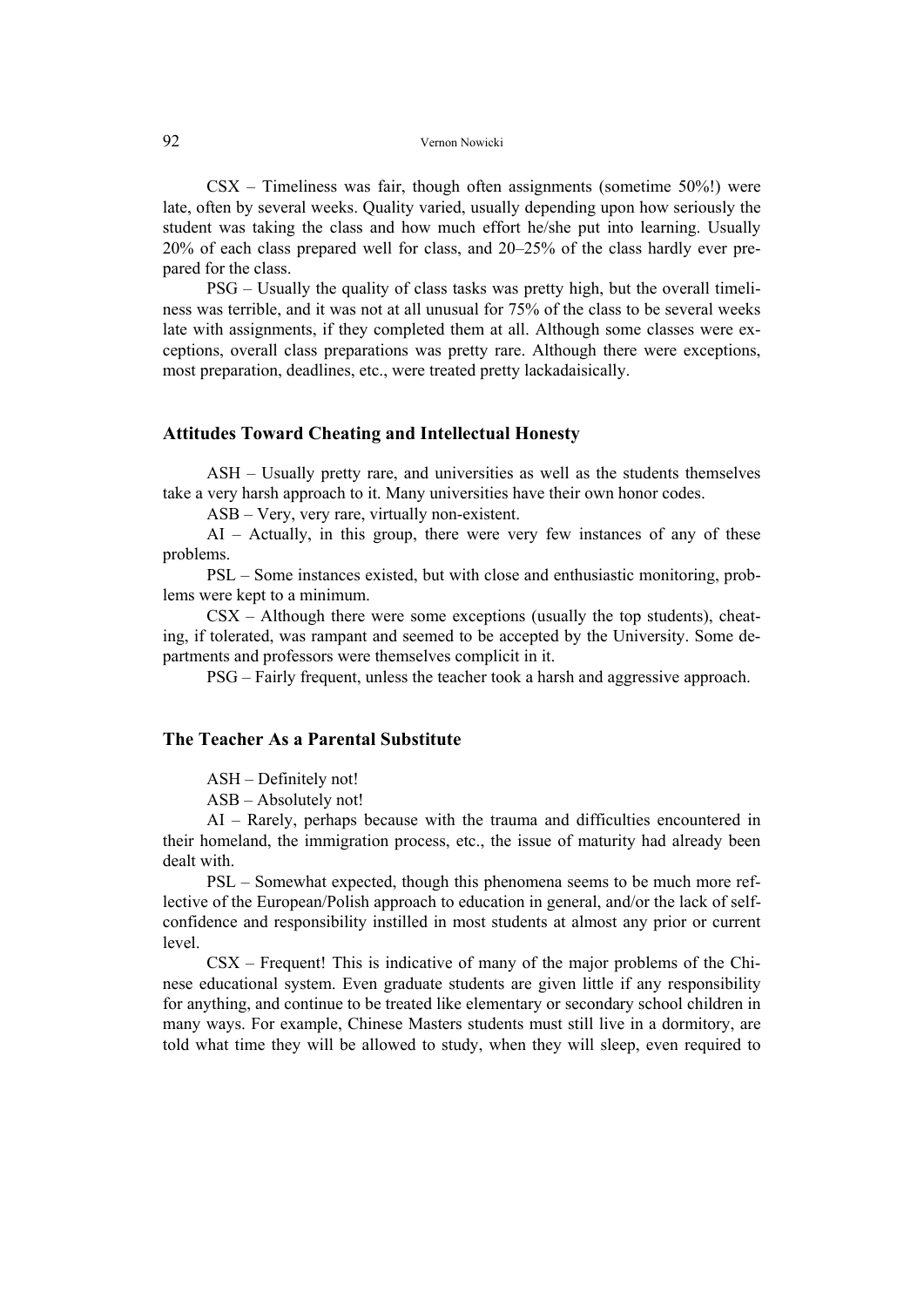have their beds made daily (and are inspected daily for it!). Where students are left on their own and given responsibility, many respond quite rapidly and effectively.

PSG – The subtle need for a parental substitute is quite apparent, much more apparent when compared to Polish students in Leszno, but not quite as far-reaching as with Chinese students. However, one cannot help but be amazed that some of Europe's best "technicians" are entering their careers with little if any ability to think abstractly and while possessing an undeveloped sense of responsibility and self-confidence.

### **"The Connection"! Mutual Reaching Out**

At some indefinable, often at first unnoticed moment during the academic year, communication and understanding between teacher and students, both representing a "foreign culture" to the other, "clicks"! While communication problems still can, and often do, continue to exist, somehow the comfort level basis of communication has been firmly planted between the teacher-student. As a result, communication, teaching, learning, and/or understanding gradually become easier to understand and to respect. Usually this phenomena is so subtle as to be unnoticed, but sometimes some of the participants can almost "feel" the change when it occurs. Not only does this realization provide one of the most supreme moments in the teaching experience, but often later can give birth to life-long, close friendships. When this happens, the teacher still teaches, the students still learn, but now they are "one"!

More research into this phenomena could undoubtedly provide many great insights into the teacher-student relationship and, possibly, into inter-human communication as well. However, for our purposes here, perhaps a more meaningful way of viewing this occurrence is to consider the time span for this "connection" or "chemistry" to take place, and whether that chemistry is governed by individual cultures.

ASH – The time varies, as does the phenomena, though the actual "connection" seems to be more subtle in these groups. Perhaps noticing such a phenomenon inside one's own culture is more problematic. As a result, discussing the timing of the phenomenon is more problematical here also.

ASB – The mutual reaching out and understanding here usually occurs pretty quickly. This is somewhat less remarkable when one considers that the teacher-student relationship in these groups tend to be closer, and students and teacher usually have much more in common, especially the association of working for the same company, sometimes even in the same department. Often there has been prior interpersonal communication.

AI – Likewise, the "connection" here also occurs fairly rapidly, perhaps here due to the needs and desires (often seen by students as "critical") of the immigrant students to try to learn as much as they can and as well as they can, so that formal permanent immigrant and/or citizenship status can be obtained.

PSL – The timing period with these classes varied greatly with each individual class. With some sections, six weeks sufficed, and with other classes, almost the whole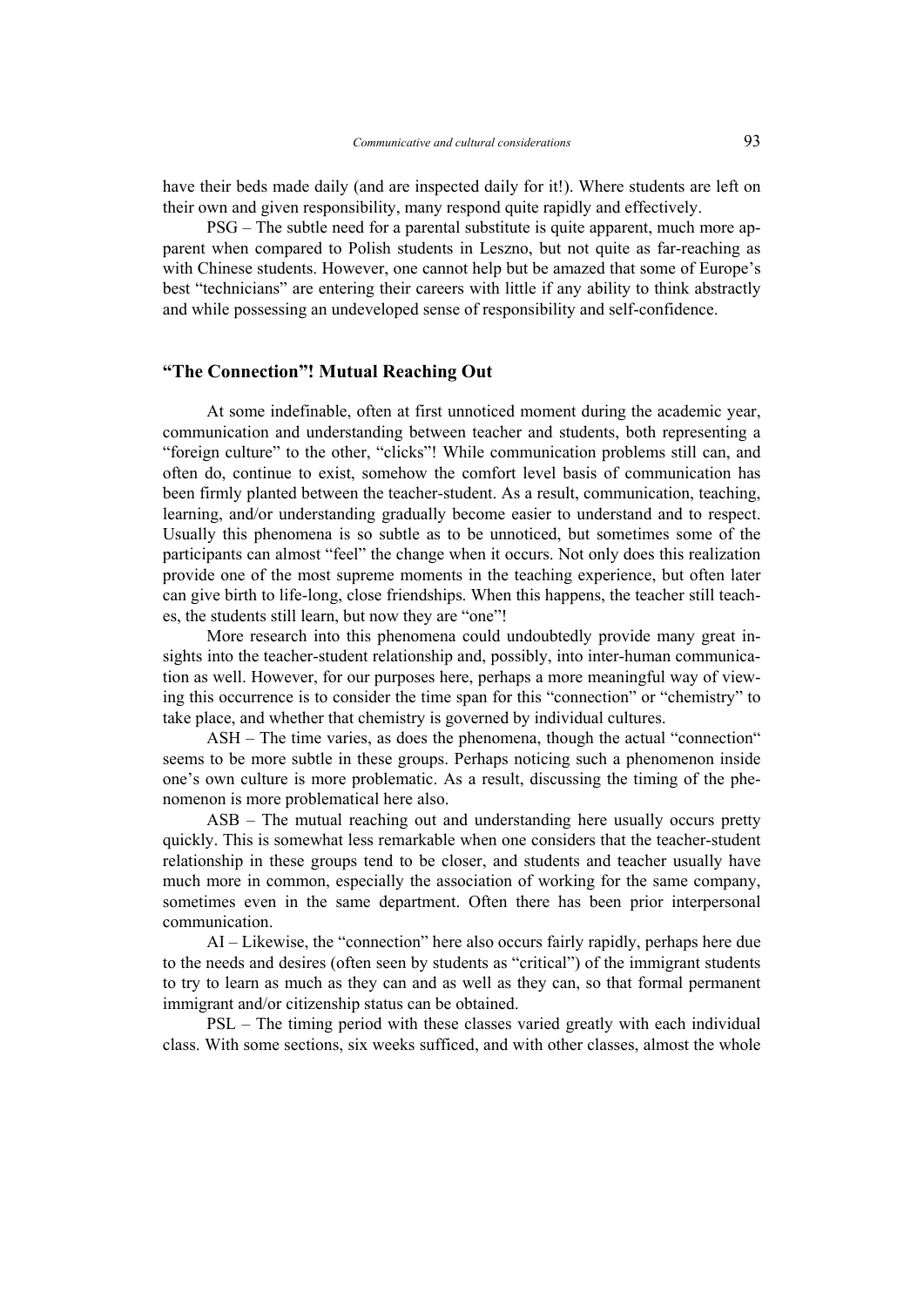semester was required. One class seemed to require almost a scholastic year. Moreover, for the first time the teacher noticed that in some classes the phenomenon seemed to be more pronounced than in others.

CSX – The timing of the result varied from class to class, but generally it occurred fairly quickly, by mid semester with the majority of classes.

PSG – Perhaps the majority of these classes were the slowest to witness the connecting phenomena. With only one or two classes as exceptions, the majority of classes began to show signs of the "connection" quite late in the semester, and one or two classes, while showing indications of adapting, never completely did by the end of the first semester.

### **Active Class Participation**

Defining and/or trying to measure active class participation is, at best, controversial, and for sake of brevity, the author will not try to define it further, preferring instead to treat it in the same way an artist responded, when asked to define "art" – i.e. "I can't define it, but I know it when I see it." Several elements need to be considered when commenting on the general topic of active class participation because they all have an influence on participation, and the degree to which students do, in fact, participate. Size of class is an important ingredient; in general, the larger the class, the more difficult to stimulate any active and/or meaningful participation.

Often problem resolution also plays an important role in providing a comfortable and compatible background for students to participate. Construction occurring close to the classroom definitely does not encourage participation (or any kind of teaching or learning) in any way. Likewise, lack of heat, fresh air, distance to drinking or restroom facilities, etc., are problems which really need to be resolved before an atmosphere encouraging class participation can be created.

Other factors such as mutual respect, preparation by both students and teacher, even the time period of the class, contribute greatly to the degree of active participation in that specific class. A closer look and analysis:

ASH – The time required to create a participatory environment varied greatly, depending upon the class. Likewise, given the "individualistic" cultural aspect in this analysis, full and 100% active participation in the classroom, while improved, never reached totally active class participation. This is especially true in the English-Repeat classes, where the vast majority of the students did not want to be.

ASB – Active class participation occurred very quickly, probably for reasons already discussed in reference to this group, i.e. older and more experienced students; company – sponsored classes by which all knew could very well enhance their careers; and often a pre-class familiarity with other students as well as the teacher. Therefore, a much higher comfort level became an integral part of the class.

AI – Some participation occurred fairly quickly from the first class meeting. The reason for this, again, probably were the practical needs of English mastery by new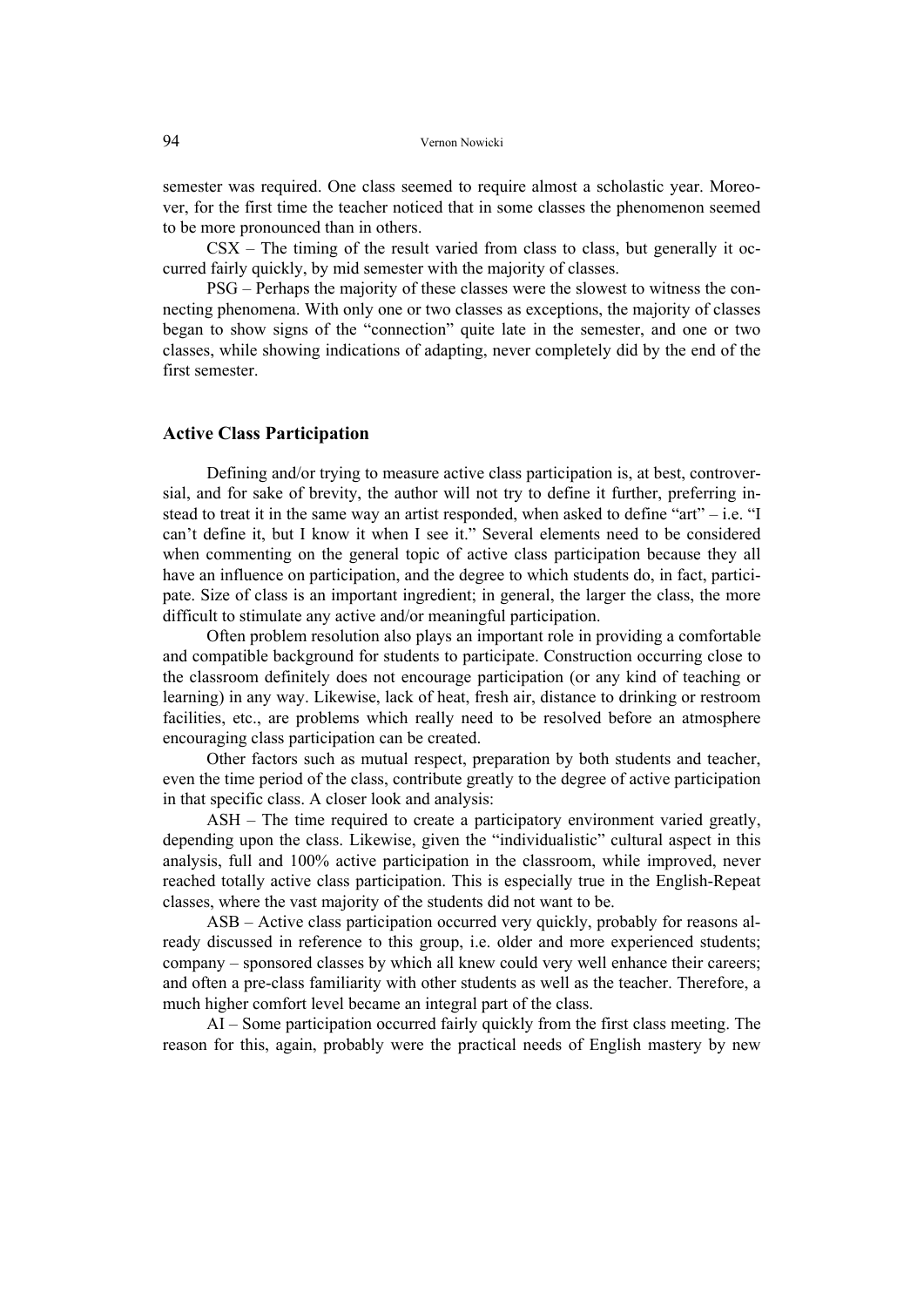immigrants in order to improve their life experience in their adopted country as well as, ultimately, to obtain citizenship. After 2–3 classes, most students saw and understood the need to participate actively in class as the comfort levels increased.

PSL – Although participation was very slow to develop, as the classes "connected" (6–8 weeks with some classes), active participation gradually improved and increased.

CSX – Although approximately 10–30% of a class achieved an active participatory level, the others in the class did not to any regular level. However, certain topics stimulated more discussions than others<sup>4</sup>, and involvement and coaching from the teacher often could stimulate a greater degree of participation for a given class period. Depending upon the topic (e.g. a potential marriage partner, answering job interview questions, etc.), some very enthusiastic participate could occur.

PSG – With one or two exceptions (e.g. advanced business classes), active participation was very slow to develop, and often would not emerge at all without the teacher's coaching. During the course of the first and second semesters, participation in the majority of classes improved slowly, but in one or two classes, progress was very minimal for the most part.

### **Concluding Observations**

 $\mathcal{L}=\mathcal{L}^{\mathcal{L}}$  , where  $\mathcal{L}^{\mathcal{L}}$  , we have the set of the set of the set of the set of the set of the set of the set of the set of the set of the set of the set of the set of the set of the set of the set of

The teacher (and, as a result, his students) have a tremendous start toward achieving success if the teacher has had even a rudimentary background in one or more second languages himself. Ideally, the second language would be the first language of his students, but even if that is not the case, knowledge of any degree of another language can be valuable for the teacher in understanding the frustrations, confusion, and other questions and problems that can only emerge and be truly understood by another who also has undergone the same feelings and frustrations. As much as the teacher can read about such dilemmas, he will never fully understand them without having known the feelings of experiencing them personally. Then, incorporating this experience and knowledge into his teaching and classes, he can not only be more effective in the classroom, but an overall better teacher as a result.

This teacher came to China knowing no Mandarin Chinese at all. While he has received awards and much adulation for his teaching in China, he must admit to realizing that his effectiveness suffered. Even though he now knows a little Chinese, he realizes that he could be a much more effective teacher with a better knowledge of the students' native language, and could explain answers to problems with that knowledge, using comparisons, contracts, or simply examples from that language while teaching a second language.

<sup>&</sup>lt;sup>4</sup> Interestingly enough, one of the most successful topics for Chinese students was a general discussion of kites, kite "technology" and their individual experiences. Fishing was another good topic, as well as topics relating to marriage, how to choose a spouse, qualities a spouse should have, etc.